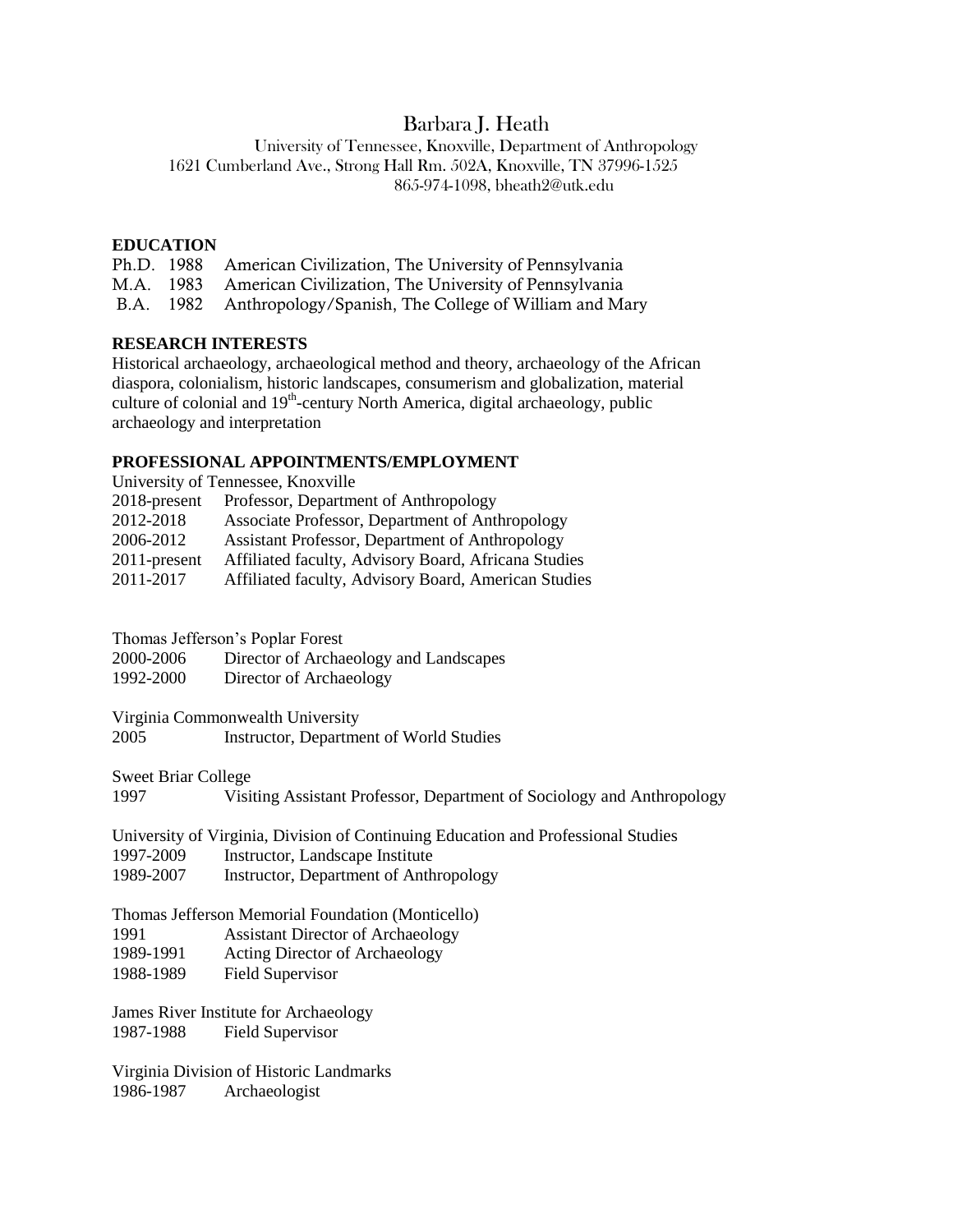Colonial Williamsburg Foundation 1985-1986 Field Technician

College of William and Mary, St. Eustatius, Netherlands Antilles 1983-1986 Field School Supervisor

University Museum, University of Pennsylvania 1984-1985 Lecturer

# **PUBLICATIONS**

#### **Books**

Heath, Barbara J., Eleanor E. Breen and Lori A. Lee (editors) 2017 *Material Worlds: Archaeology, Consumption, and the Road to Modernity.* Routledge Press, Oxon, UK.

Heath, Barbara J. and Jack Gary, editors. 2012. *Jefferson's Poplar Forest: Unearthing a Virginia Plantation*. University Press of Florida, Gainesville. (reprinted in paperback 2016).

Heath, Barbara J., editor. 2001. *Jamestown Archaeological Assessment,* National Park Service, US Department of the Interior, Washington, D.C.

Heath, Barbara J., 1999. *Hidden Lives: The Archaeology of Slave Life at Thomas Jefferson's Poplar Forest.* The University Press of Virginia, Charlottesville.

## **Refereed Journal Articles**

Brock, Daniel W. H., Barbara J. Heath, and Henri D. Grissino-Mayer, 2017. Dendroarchaeology at the Tipton-Haynes State Historic Site: Contextualizing the Landscape of an Upland South Farmstead in East Tennessee, U.S.A. *Dendrochronologia* 43:41-49.

Heath, Barbara J., 2016. Cowrie Shells, Global Trade and Local Exchange: Piecing together the Evidence. *Historical Archaeology* 50(2):17-46.

Heath, Barbara J., 2016. Dynamic Landscapes: The Emergence of Formal Spaces in Colonial Virginia. *Historical Archaeology* 50(1):27-44.

McMillan, Lauren K., D. Brad Hatch, and Barbara J. Heath. 2015. Dating and Chronology at the John Hallowes Site (44WM6), Westmoreland County, Virginia. *Northeast Historical Archaeology* 43:18-36*.*

Hatch, D. Brad, Barbara J. Heath, and Lauren K. McMillan. 2014. Reassessing the Hallowes Site: Conflict and Settlement in the 17th-century Potomac Valley. *Historical Archaeology* 48(4):46-75.

Heath, Barbara J. and Eleanor Breen. 2012. Assessing Variability among Quartering Sites in Virginia. *Northeast Historical Archaeology* 38:1-28 (2009).

Klippel, Walter E., Jennifer A. Synstelien, and Barbara J. Heath. 2011. Taphonomy and Fish Bones From an Enslaved African American Context at Poplar Forest, Virginia, USA. *Archaeofauna* 20:27-45.

Heath, Barbara J. and Lori A. Lee. 2010. Memory, Race and Place: African American Landscapes at Poplar Forest. *History Compass* 8(12):1352-1368.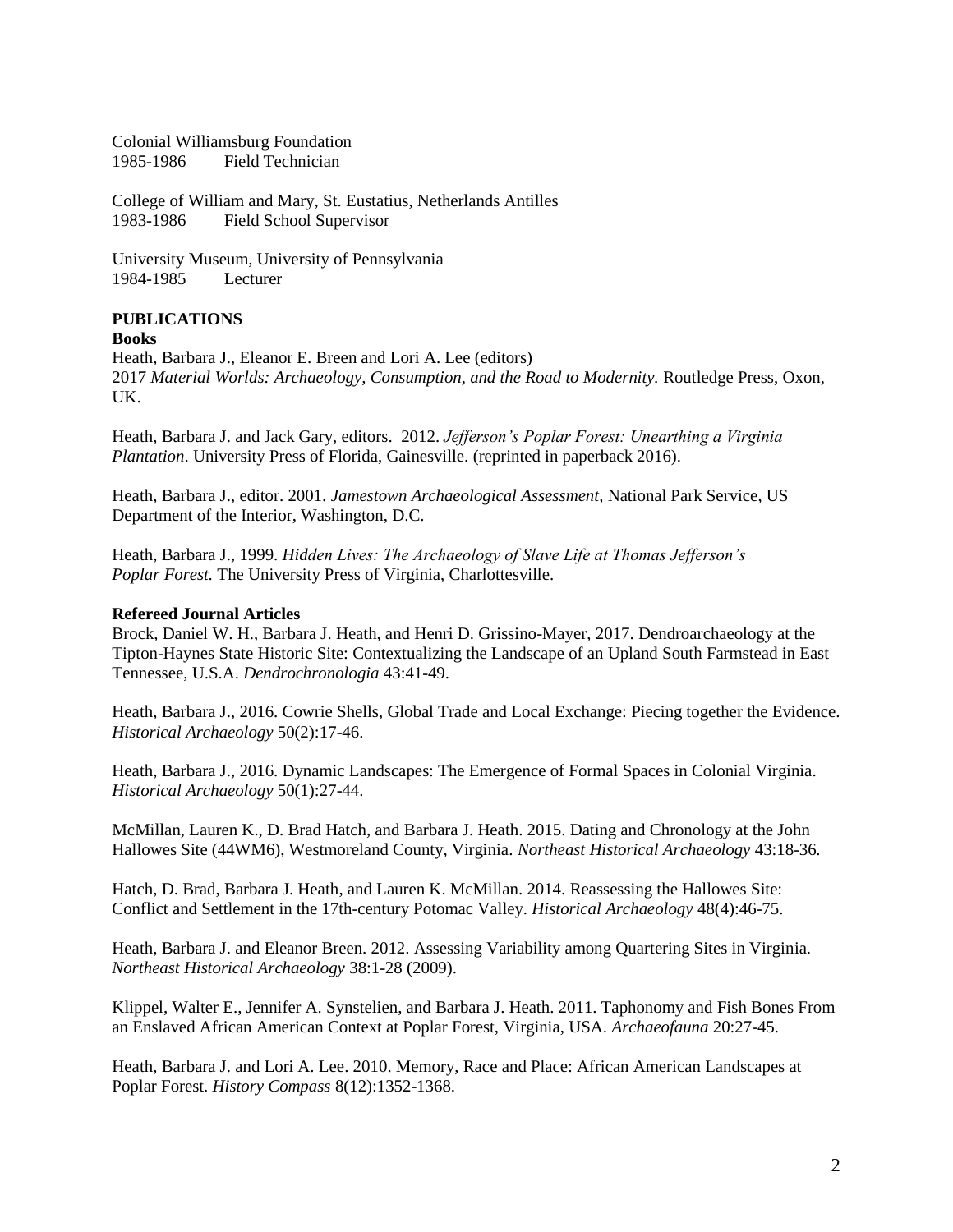Paterson, Alistair G. and Heath, Barbara J. 2009. Current Research in Australia and New Zealand, An Overview. *Historical Archaeology* 43(3):112-118.

Heath, Barbara J. and Amber Bennett. 2000. 'The little spots allow'd them': The Archaeological Study of African-American Yards. *Historical Archaeology* 34(2):38-55 (same as 2009 Heath and Bennett article cited above, 2009).

Heath, Barbara J. 1991. "Pots of Earth": Afro-Caribbean Wares from St. Eustatius. *Florida Journal of Anthropology* 16(7):33-50.

## **Book Chapters**

Heath, Barbara J. and Eleanor E. Breen

2017 Archaeological Research on Eighteenth-Century Virginia: Recent Scholarship, Trends, and Future Directions. In *The Historical Archaeology of Virginia from Initial Settlement to the Present: Overview and New Directions,* edited by Clarence R. Geier, pp. 31–46. Joint publication of the Archeological Society of Virginia, Department of Historic Resources and Council of Virginia Archaeologists. Create Space Independent Publishing Platform.

Heath, Barbara J., Laura J. Galke and Lori A. Lee

2017 Archaeological Research on Virginia Sites 1780-1860: A Synthesis. *The Historical Archaeology of Virginia from Initial Settlement to the Present: Overview and New Directions,* edited by Clarence R. Geier, pp. 47–66. Archeological Society of Virginia. Joint publication of the Archeological Society of Virginia, Department of Historic Resources and Council of Virginia Archaeologists. Create Space Independent Publishing Platform.

Heath, Barbara J.

2017 An Historical Archaeology of Consumerism: Re-centering Objects, Re-engaging with Data. In *Material Worlds: Archaeology, Consumption, and the Road to Modernity*, Barbara J. Heath, Eleanor E. Breen and Lori A. Lee, editors, pp. 1–8. Routledge Press, Oxon, UK.

Heath, Barbara J.

2017 Commoditization, Consumption and Interpretive Complexity: The Contingent Role of Cowries in the Modern World. In *Material Worlds: Archaeology, Consumption, and the Road to Modernity*, Barbara J. Heath, Eleanor E. Breen and Lori A. Lee, editors, pp. 56–76. Routledge Press, Oxon, UK.

Heath, Barbara J. 2013. Landscape Archaeology at Thomas Jefferson's Poplar Forest. In *Sourcebook for Garden Archaeology: Methods, Techniques, Interpretations and Field Examples*, Aichal Malek, editor, pp.697-706. Peter Lang AG /Fondation des Parcs et Jardins de France, Bern.

Heath, Barbara J. 2012. A Brief History of Plantation Archaeology in Virginia. In *Jefferson's Poplar Forest: Unearthing a Virginia Plantation*, Barbara J. Heath and Jack Gary, editors, pp. 20-45. University Press of Florida, Gainesville.

Heath, Barbara J. 2012. Slave Housing, Household Formation and Community Dynamics at Poplar Forest, 1760s-1810s. In *Jefferson's Poplar Forest: Unearthing a Virginia Plantation*, Barbara J. Heath and Jack Gary, editors, pp. 105-128. University Press of Florida, Gainesville.

Heath, Barbara J. and Jack Gary. 2012. "Two Tracts of Land at the Poplar Forest": An Historical and Archaeological Overview of Thomas Jefferson's Central Virginia Plantation and Villa Retreat. In *Jefferson's Poplar Forest: Unearthing a Virginia Plantation*, Barbara J. Heath and Jack Gary, editors, pp. 1-19. University Press of Florida, Gainesville.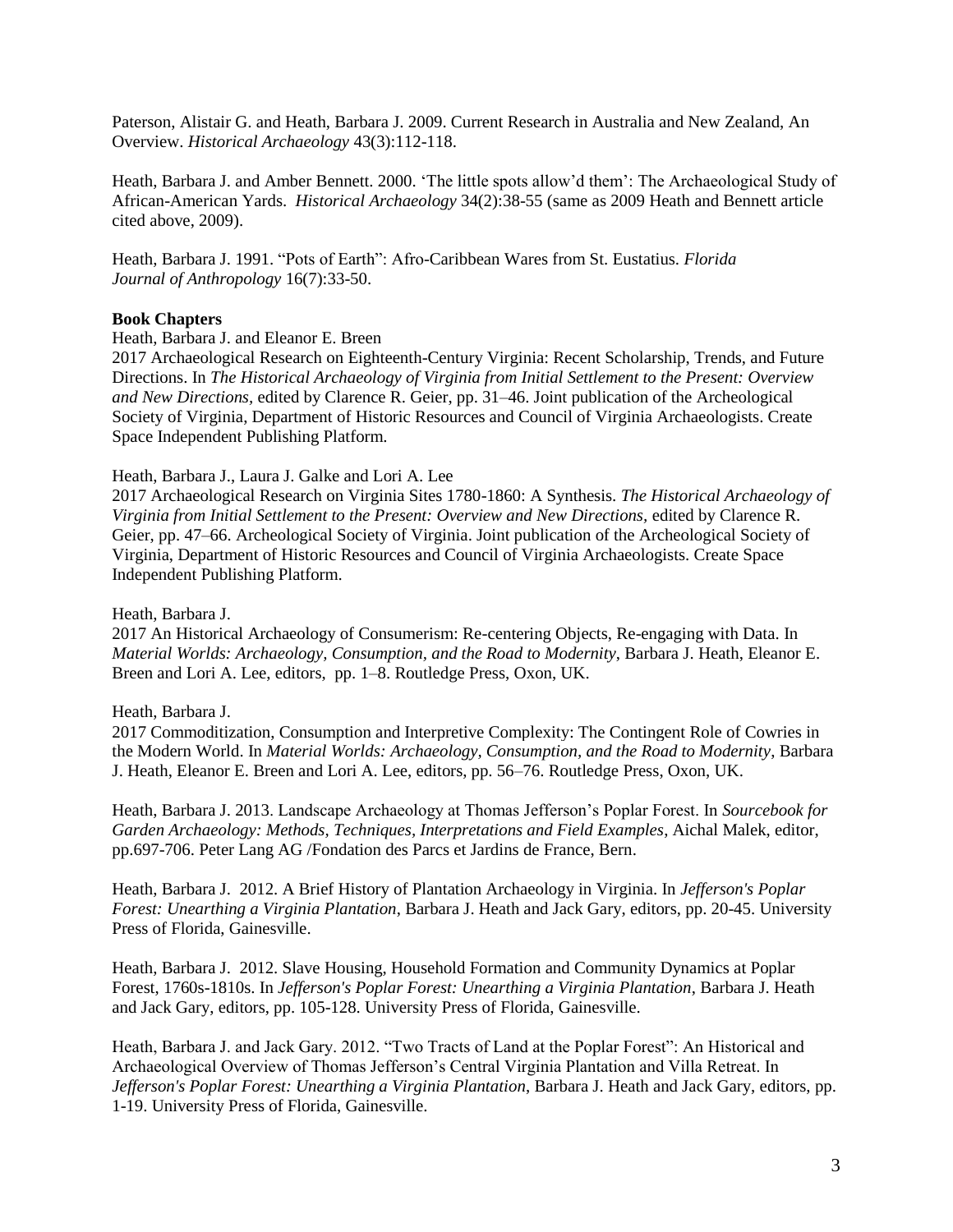Heath, Barbara J. 2010. Space and Place within Plantation Quarters in Virginia, 1700-1825. In *Cabin, Quarter, Plantation: Architecture and Landscapes of North American Slavery,* Clifton Ellis and Rebecca Ginsburg, editors, pp. 156-176. Yale University Press, New Haven, CT.

Heath, Barbara J. and Amber Bennett. 2009. 'The little spots allow'd them': The Archaeological Study of African-American Yards. In *Perspectives from Historical Archaeology: African Diaspora Archaeology* Nicholas Honercamp, editor, pp. 56-72. The Society for Historical Archaeology.

Heath, Barbara J. 2007. Thomas Jefferson's Landscape of Retirement. In *Post-Medieval Estate Landscapes: Design, Improvement and Power,* Jonathan Finch and Kate Giles, editors, pp. 129-147. The Society for Post-Medieval Archaeology Monograph no. 4. Boydell & Brewer, Ltd., Woodbridge.

Heath, Barbara J. 2004. Engendering Choice: Slavery and Consumerism in Central Virginia. In *Engendering African American Archaeology,* Jillian Galle and Amy Young, editors, pp. 19-38. University of Tennessee Press, Knoxville.

Heath, Barbara J. 1999. Buttons, Beads and Buckles: Self-Definition within the Bounds of Slavery. In *Historical Archaeology, Identity Formation and the Interpretation of Ethnicity,* Maria Franklin and Garrett R. Fesler, editors, pp. 47-69. Colonial Williamsburg Research Publications, Dietz Press, Richmond.

Heath, Barbara J. 1999. Nineteenth-century Small Farms and Plantations. In *The Archaeology of 19th - Century Virginia,* John H. Sprinkle and Theodore R. Reinhart, editors, pp. 53-76. Special Publication No.36 of the Archeological Society of Virginia. Spectrum Press, Richmond.

Heath, Barbara J. 1999. Yabbas, Monkeys, Jugs and Jars: Local Pottery Production and Its Meaning. In *African Sites: Archaeology in the Caribbean,* Jay B. Haviser, editor, pp. 196-220. Markus Wiener Publishers, Princeton, New Jersey.

Heath, Barbara J. 1999. "Your Humble Servant": Free Artisans in the Monticello Community. In *I, too, am America: Archaeological Studies of African-American Life,* Theresa A. Singleton, editor, pp. 193-217. University Press of Virginia, Charlottesville.

Heath, Barbara J. 1997. Archaeology and Interpretation at Thomas Jefferson's Monticello and Poplar Forest. In *Presenting Archaeology to the Public: Digging for Truths,* John H. Jameson, editor, pp. 177-192. AltaMira Press, Walnut Creek.

Heath, Barbara J. 1996.Temper, temper: Recent Scholarship on Colonoware in Eighteenth-Century Virginia. In *The Archaeology of Eighteenth-Century Virginia,* Theodore R. Reinhart, editor, pp. 149-175. Special Publication No. 35 of the Archeological Society of Virginia, Spectrum Press, Richmond.

#### **Peer-reviewed Data Sets and Digital Archives**

2016 Newman's Neck (Site background, artifact and context data). [www.colonialencounters.org](http://www.colonialencounters.org/) 2016 Hallowes Site (Site background, artifact and context data). [www.colonialencounters.org](http://www.colonialencounters.org/) 2016 Brent Site (Site background). [www.colonialencounters.org](http://www.colonialencounters.org/) 2016 Clifts Plantation (Site background). [www.colonialencounters.org](http://www.colonialencounters.org/) 2016 John Washington Site (Site background). [www.colonialencounters.org](http://www.colonialencounters.org/) 2016 Henry Brooks Site (Site background). [www.colonialencounters.org](http://www.colonialencounters.org/) 2015 Wingo's Quarter (Site background, artifact and context data). [www.daacs.org](http://www.daacs.org/)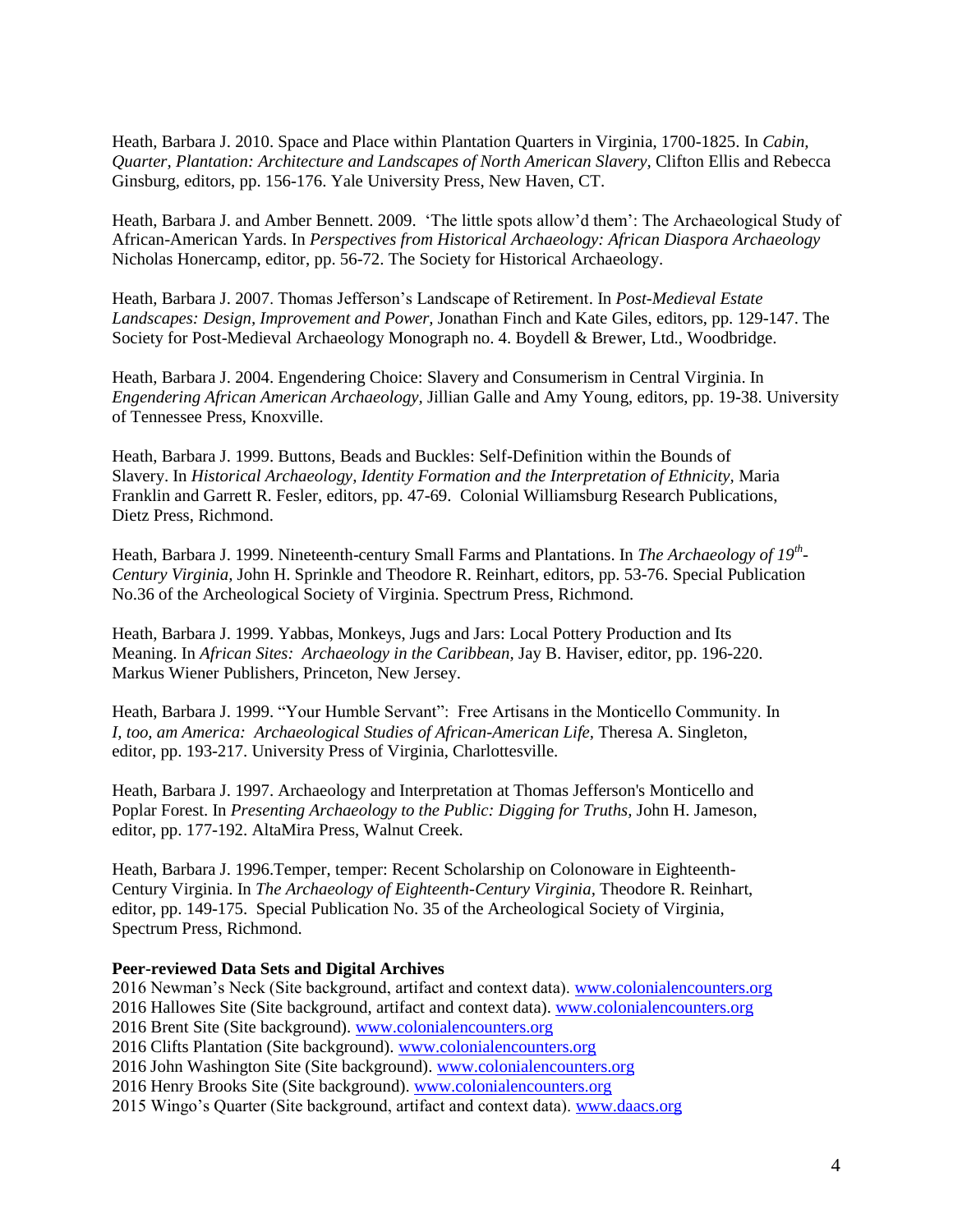2004 North Hill (Site background, artifact and context data). [www.daacs.org](http://www.daacs.org/) 2004 Quarter Site(Site background, artifact and context data). [www.daacs.org](http://www.daacs.org/)

## **Non Peer-reviewed Data Set and Digital Archives**

Archaeology Digital Data (add.utk.edu) 2016 Archaeology at Curles Neck (reports, transcribed historical documents, artifact, feature, stratigraphic data, maps) [\(http://add.utk.edu/Curles/curles.html\)](http://add.utk.edu/Curles/curles.html) 2011-2015 Engaging the Piedmont, Transitions in Virginia Slavery 1730-1790. (http://web.utk.edu/~bheath2/)

## **Conference Proceedings**

Heath, Barbara J. 2001. Bounded Yards and Fluid Borders: Landscapes of Slavery at Poplar Forest. In *Places of Cultural Memory, African Reflections on the American Landscape Conference Proceedings,* pp.69-81. US Department of the Interior, National Park Service. [http://www.cr.nps.gov/crdi/conferences/AFR\\_69-82\\_Heath.pdf](http://www.cr.nps.gov/crdi/conferences/AFR_69-82_Heath.pdf) 

Heath, Barbara J., 1991. A Typological Analysis of Afro-Caribbean Wares from St. Eustatius. *Proceedings of the 13th International Congress of Caribbean Archaeology.* Willemsted, Curacao.

## **Encyclopedia Entries**

2015 Poplar Forest, Virginia (United States). In *The Archaeology of Food: An Encyclopedia,* Karen Bescherer Metheny and Mary Beaudry, editors, pp. 414-415*.* Rowman & Littlefield.

## **Book Reviews**

Heath, Barbara J., 2015. Ireland in the Virginian Sea: Colonialism in the British Atlantic. *American Anthropologist* 117(4):836-837.

Heath, Barbara J., 2014. The Archaeology of Race and Racialization in Historic America. *Journal of Middle Atlantic Archaeology* 30:181-182.

Heath, Barbara J., 2011. The Jeffersons at Shadwell. *Buildings & Landscapes* 18(2):108-110.

Heath, Barbara J., 1998. Landscape Archaeology, Reading and Interpreting the American Historical Landscape. *Historical Archaeology* 32(4):107-109.

## **Non-Refereed Journals and Newsletters**

Heath, Barbara J., Dennis J. Pogue and Eric G. Schweickart 2017 The Architecture of John Mottrom's Coan Hall. *The Bulletin of the Northumberland County Historical Society* 54:5-18.

Heath, Barbara J. 2017 University of Tennessee. Curles Neck and Coan Hall. *Virginia Archaeologist* 34(1):12-13.

Heath, Barbara J. 2016. University of Tennessee: Update on excavations at Coan Hall (44NB11), Update of analysis of Curles Neck (44HE388), and Update of analyses of Wingo's and Indian Camp. *Virginia Archaeologist* 33(1):10-12.

Heath, Barbara J. 2014. University of Tennessee: Historical Archaeology in Virginia. *Virginia Archaeologist* 31(2):29-30.

Heath, Barbara J. 2013. 44PO157, Indian Camp. *Virginia Archaeologist* 29(2):8-9.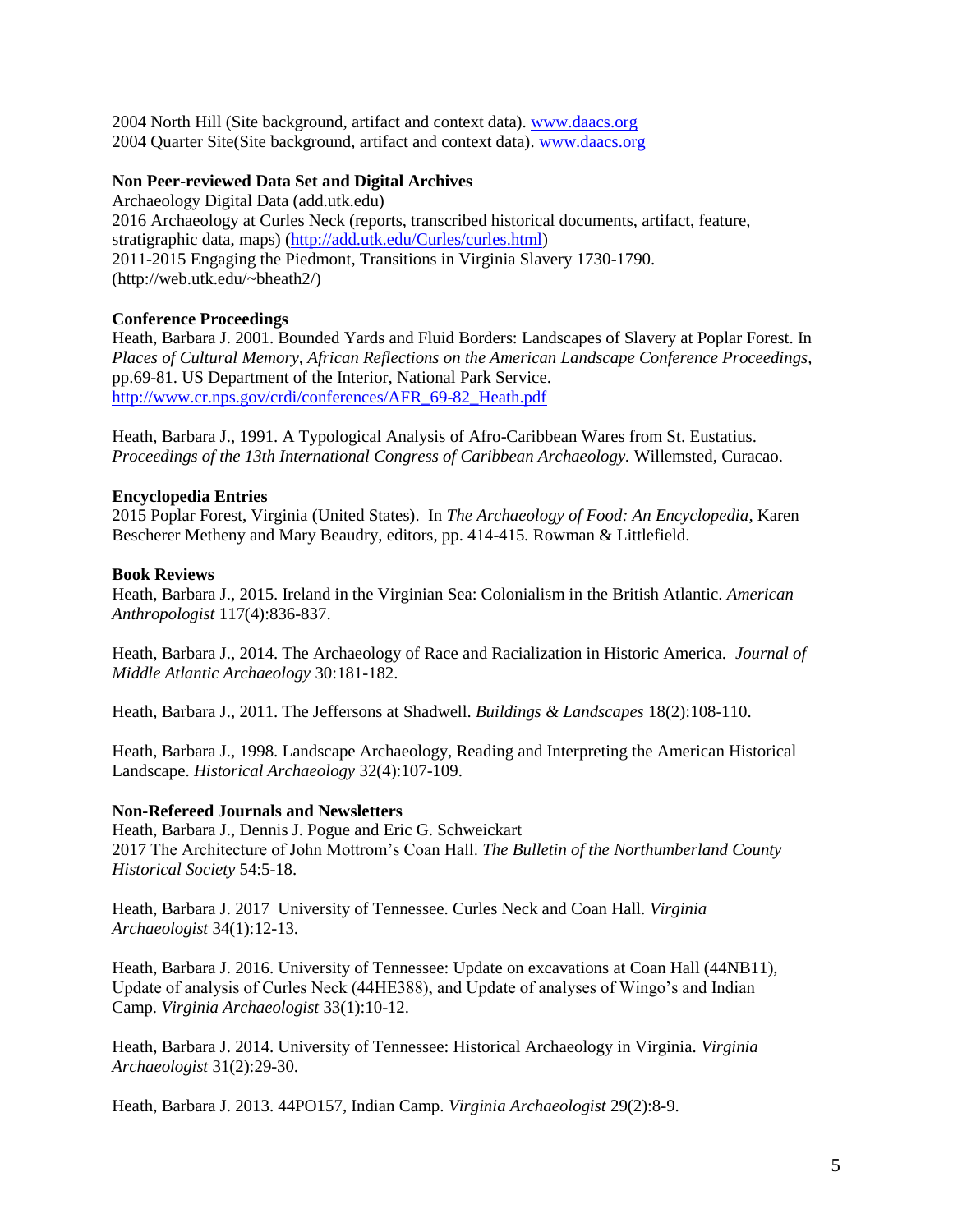Heath, Barbara J. 2012. Wingos (44BE0298) and Indian Camp (44PO157 and 158) Summer 2012 Update. *Virginia Archaeologist* 29(2):8-9.

Heath, Barbara J. 2008. Introduction. *Quarterly Bulletin of the Archeological Society of Virginia* 63(3):109-114.

Heath, Barbara J. 2008. Rediscovering Thomas Jefferson's Poplar Forest. *Quarterly Bulletin of the Archeological Society of Virginia* 63(3):124-136.

Heath, Barbara J. 1997. Slavery and Consumerism: A Case Study from Central Virginia. *African-American Archaeology, Newsletter of the African-American Archaeology Network* 19:1-8.

Heath, Barbara J. 1994. "Discovering the Plantation World of Jefferson's Poplar Forest." *Notes on the State of Poplar Forest,* Vol. 2:13-18.

Heath, Barbara J. 1991. Artisan Housing at Monticello: The Stewart/Watkins Site. *Quarterly Bulletin of the Archeological Society of Virginia.* 46(1):10-16.

#### **Public Interpretative Materials**

Heath, Barbara J. 2000. Slave Life at Thomas Jefferson's Poplar Forest. Six-panel visitor brochure. Heath, Barbara J. 2002. Poplar Forest Landscape brochure.

#### **Dissertation**

Heath, Barbara J. 1988. *Afro-Caribbean Ware: A Study of Ethnicity on St. Eustatius.* Ph.D. dissertation, Department of American Civilization, University of Pennsylvania. University Microfilms International, Ann Arbor.

#### **In Press:**

Heath, Barbara J., Mark A. Freeman and Eric G. Schweickart

[in press] Integration and Accessibility: Making Legacy Collections Useful for Current Comparative Research Using Curles Neck (44HE388) as a Case Study. In *New Life for Old Collections*, Rebecca Allen and Ben Ford, editors, pp. 91-114. University of Nebraska Press, Lincoln (accepted 11/2017).

Heath, Barbara J., Eric G. Schweickart and Daniel W.H. Brock

[in press] Power, Persistence and Change in a Lower Potomac Valley Landscape. In *Archaeological Adaptation: Case Studies on Cultural Transformation from the Southeast and the Caribbean,* C. Clifford Boyd, Jr. editor. University Press of Tennessee, Knoxville. (accepted 1/29/2018).

Ahlman, Todd M., Gerald F. Schroedl, Barbara Heath, R. Grant Gilmore, Jeffrey R. Ferguson [in press] Inter- and intra-island trade of Afro-Caribbean ware in the Lesser Antilles. In *Out of the Ordinary: Historical Archaeologies on and beyond Caribbean Plantations,* Todd Ahlman, editor, University of Alabama Press, Tuscaloosa.

## **In Review:**

Heath, Barbara J. The Object World of Cowries. In *A Cultural History of Objects in the Age of Industry, 1760-1900,* Carolyn White, editor. Bloomsbury Academic.

Brock, Daniel W. H., Barbara J. Heath, and Henri D. Grissino-Mayer The Dendroarchaeology of a Log Structure in Amherst County, Virginia, U.S.A. *Tree Ring Research*. (submitted May 2018)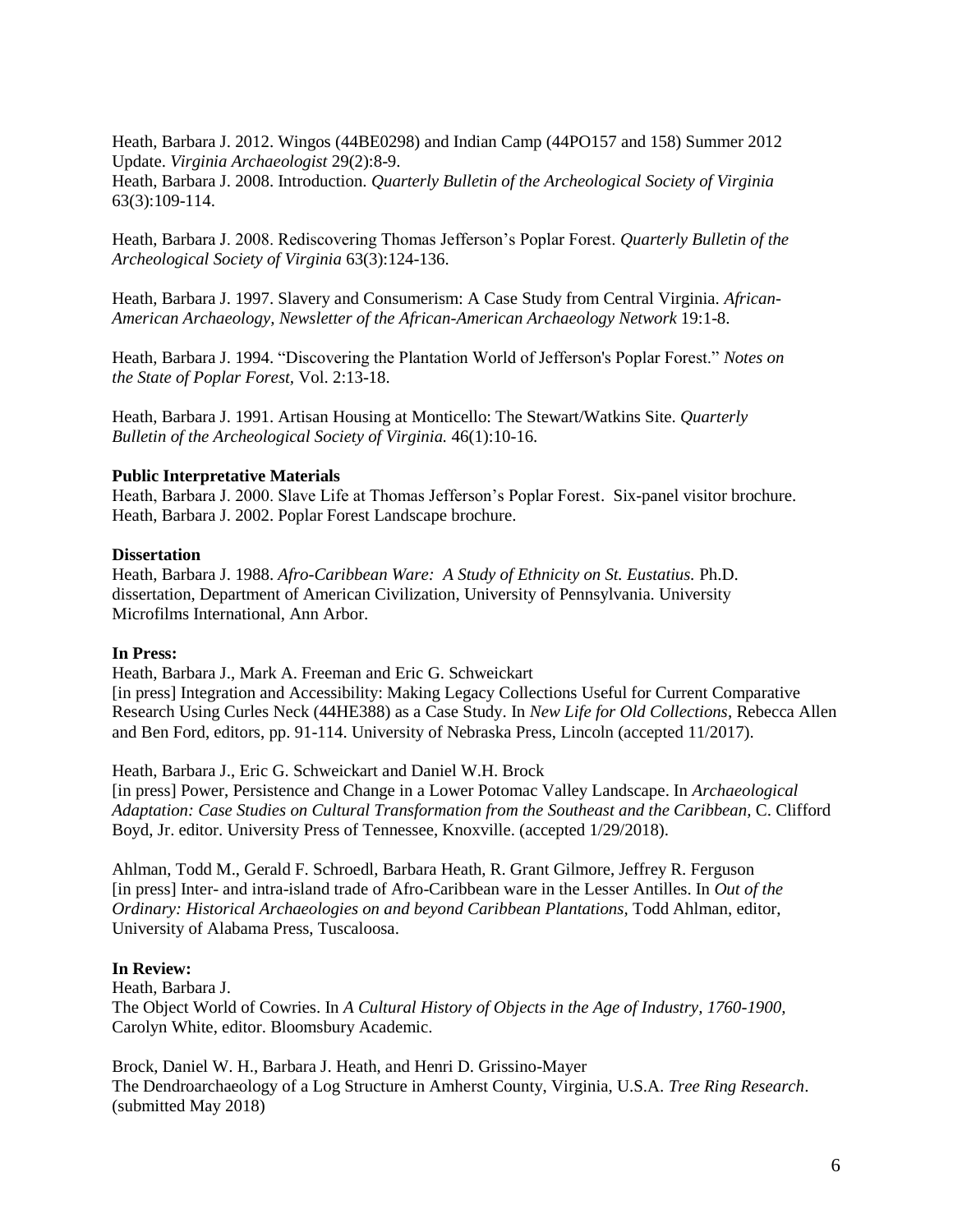### **In Preparation:**

King, Julia A. and Barbara J. Heath, editors. *Colonial Encounters: The Archaeology of the Lower Potomac River Valley, 1500-1720*. University Press of Tennessee, Knoxville.

#### Heath, Barbara J.

African bondage in the Potomac Valley: Evidence from the Colonial Encounters Dataset. In *Colonial Encounters: The Archaeology of the Lower Potomac River Valley, 1500-1720,* Julia A. King and Barbara J. Heath, editors. University Press of Tennessee, Knoxville.

#### Heath, Barbara J.

Fences and Palisades in the 17<sup>th</sup>-century Potomac Valley. In *Colonial Encounters: The Archaeology of the Lower Potomac River Valley, 1500-1720,* Julia A. King and Barbara J. Heath, editors. University Press of Tennessee, Knoxville.

## **Unpublished Reports**

Brock, Daniel W. H. and Barbara J. Heath. 2017. Geophysical Survey and Archaeological Testing at Mars Hill Cemetery, Knoxville, Tennessee. Report submitted to the Cavet Station Homeowners Association. (6 pages + figures and appendices).

Heath, Barbara J. 2017. Coan Hall Architecture, Results from 2015-2016 Field Seasons. University of Tennessee Archaeological Reports. Knoxville, University of Tennessee. (34 pages).

Heath, Barbara J. 2017. Summary Report, "Landscapes of the 17th-century Potomac Valley: Archaeology at Mottroms (44NB11)." Waitt grant (W384-15). Report submitted to the National Geographic Society. (3 pages).

Heath, Barbara J., Mark A. Freeman and Eric G. Schweickart, 2017. Final Report on "Archaeological Proposal for Phase II of Assessment, Access, Dissemination, and Preservation of the Curles Neck Collections (44HE388)." Report submitted to the Virginia Department of Historic Resources Threatened Sites Program. (4 pages).

Heath, Barbara J., Eric G. Schweickart and Kate Beckett, 2017. Archaeological Testing at the Bentley Field Tract/Mars Hill Cemetery, Knoxville, TN. Report submitted to the Cavet Station Homeowners Association. (6 pages + figures and appendices).

Heath, Barbara J., Eric G. Schweickart and Mark A. Freeman, 2016. Final Report on "*The Assessment of the Curles Neck Collections (44HE388)."* Report submitted to the Virginia Department of Historic Resources Threatened Sites Program. (7 pages + appendix).

Heath, Barbara J., Eleanor E. Breen, Crystal Ptacek and Andrew Wilkins, 2015. Archaeological Excavations at Wingos Quarter (44BE0298) Forest, Virginia. Results from the 2000-2012 Seasons. University of Tennessee Archaeological Reports. Report submitted to the National Endowment for the Humanities, Washington, DC. (158 pages + appendices).

Hatch, D. Brad, Lauren K. McMillan and Barbara J. Heath. 2013. Archaeological Reassessment of the Hallowes Site (44WM6). Report submitted to the Virginia Department of Historic Resources. Ms. on file, The Virginia Department of Historic Resources, Richmond, VA. (156 pages + appendices).

Ptacek, Crystal L. and Barbara J. Heath. 2013. A Summary Report on Testing at the French's Tavern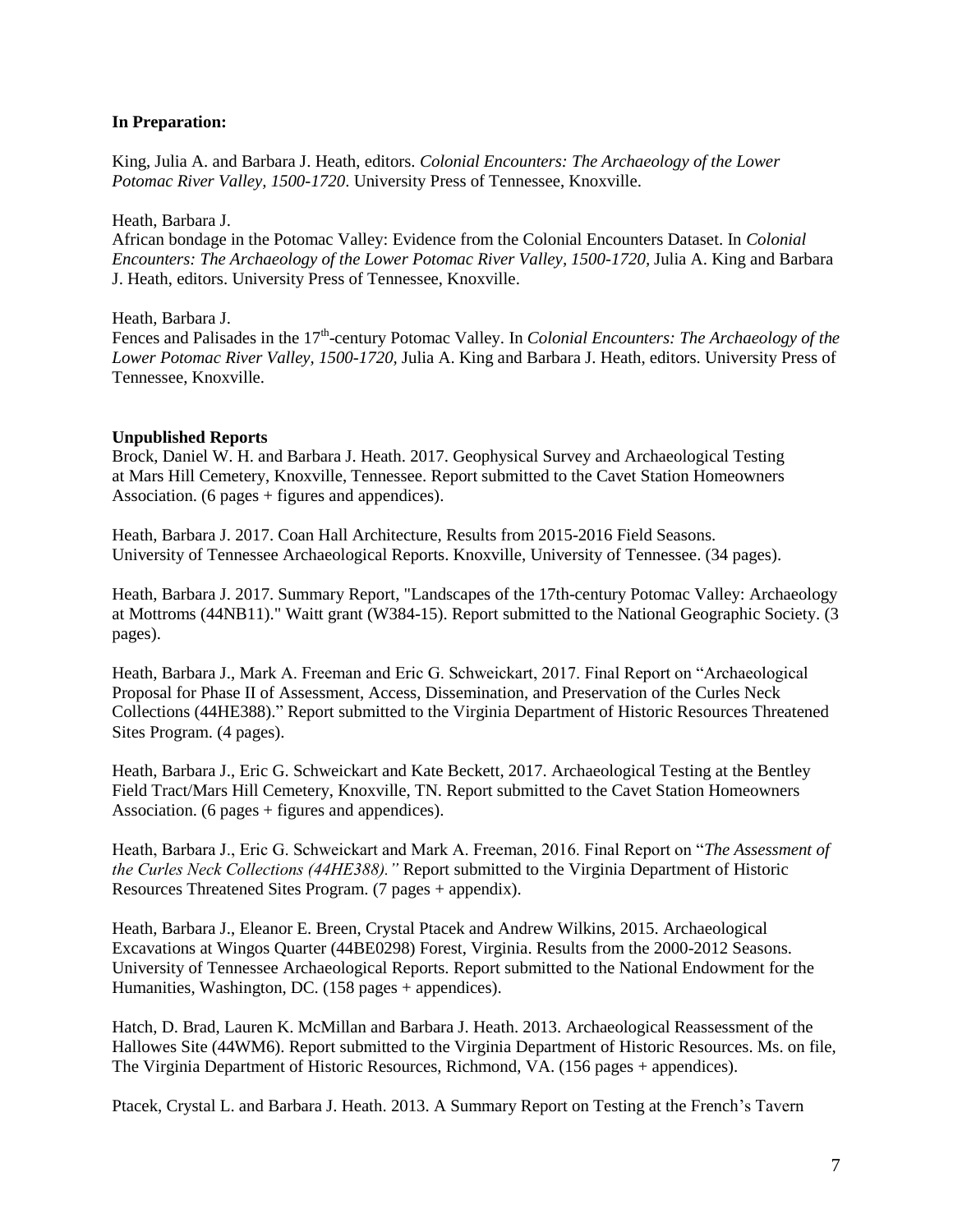Portion of Historic Indian Camp Plantation, Powhatan County, Virginia. Report submitted to the National Endowment for the Humanities and the Virginia Department of Historic Resources. Ms. on file, The Virginia Department of Historic Resources, Richmond, VA. (15 pages + figures and appendices).

Ptacek, Crystal L. and Barbara J. Heath. 2013. A Summary Report on Testing at Field 100 of Historic St. James Plantation, Powhatan County, Virginia. Report submitted to the National Endowment for the Humanities and the Virginia Department of Historic Resources. Ms. on file, The Virginia Department of Historic Resources, Richmond, VA. (10 pages + figures and appendices).

Heath, Barbara J. 2012. A Brief Report and Statement of Significance for Two Potentially Significant Sites on the French's Tavern portion of Historic Indian Camp Plantation, Powhatan County, Virginia. Report submitted to the National Endowment for the Humanities and the Virginia Department of Historic Resources. Ms. on file, The Virginia Department of Historic Resources, Richmond, VA. (15 pages + appendices).

Heath, Barbara J., Eleanor E. Breen, Dustin S. Lawson, and Daniel W. H. Brock, with contributions by Jonathan Baker and Kandace Hollenbach. 2009. Archaeological Reassessment of Newman's Neck (44NB180). University of Tennessee Archaeological Reports. Ms. on file, The Virginia Department of Historic Resources, Richmond, VA. (136 pages+ appendices).

Lichtenberger, Randy, Barbara Heath, Keith Adams, Michael Jennings, Heather Olson, Lori Lee, Bree Detamore, and Tim Trussell. 2006. Archaeological Mitigation of the Proposed Pump House Site at Thomas Jefferson's Poplar Forest, Forest, Virginia. Ms. on file, Thomas Jefferson's Poplar Forest, Forest, VA. (124 pages + appendices).

Heath, Barbara J., Randy Lichtenberger, Keith Adams, Lori Lee, and Elizabeth Paull. 2005. Poplar Forest Archaeology: Studies in Plantation Life and Landscape, Excavations and Analysis of Site B, Southeast Curtilage, June 2004–August 2005. Ms. On file, The Corporation for Jefferson's Poplar Forest, Forest, VA. (44 pages).

Heath, Barbara J., Randy Lichtenberger, Keith Adams, and Elizabeth Paull. 2004. Poplar Forest Archaeology: Studies in African American Life, Excavations and Analysis of Site A, Southeast Terrace and Site B, Southeast Curtilage, June 2003-June 2004. Ms. on file, The Corporation for Jefferson's Poplar Forest, Forest, VA. (44 pages).<http://www.poplarforest.org/ARCH/pwf04report.pdf>

Heath, Barbara J. and Randy Lichtenberger. 2003. Excavation Report on Sandusky West Parking Lot Survey and Mitigation Project. Submitted to Historic Sandusky, Inc., Lynchburg, VA. Ms. on file, The Corporation for Jefferson's Poplar Forest, Forest, VA (17 pages).

Heath, Barbara J. and Randy Lichtenberger. 2002. Excavation Report on Boundary Testing for Tree Screen and Parking at Historic Sandusky. Ms.on file, Historic Sandusky Foundation, Lynchburg, VA. (53 pages).

Heath, Barbara J. 1995. Excavations at 44CP20: Point of Honor Stable, Lynchburg, Virginia. Ms. on file, Lynchburg Museum System, Lynchburg, VA. (35 pages + appendices).

Heath, Barbara J. 1994. An Interim Report on the 1993 Excavations: The Quarter Site at Poplar Forest, Forest, Virginia. Ms. on file, The Corporation for Jefferson's Poplar Forest, Forest, VA. (55 pages).

Heath, Barbara J. 1993. A Report on the 1992-1993 Excavations: The Perimeter of the House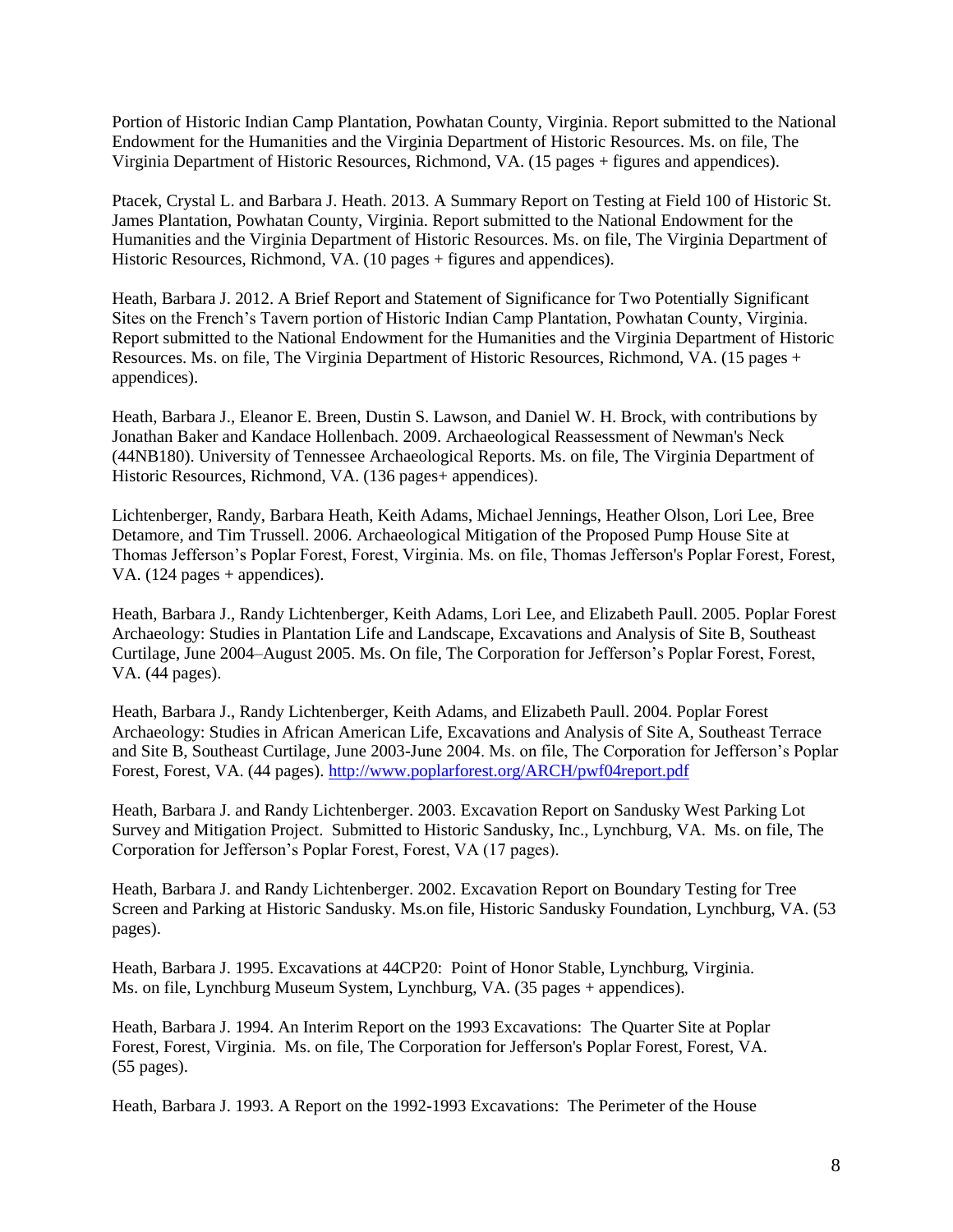and Excavations Related to Restoration Drainage/Foundation Work at Poplar Forest, Forest, Virginia. Ms. on file, The Corporation for Jefferson's Poplar Forest, Forest, VA. (95 pages).

Heath, Barbara J. 1993. Report on the Archaeological Testing for the Proposed Tree Screen, March-April 1993. Ms. on file, The Corporation for Jefferson's Poplar Forest, Forest, VA. (12  $pages + figures)$ .

Heath, Barbara J.1991. A Report on the Archaeological Excavations at Monticello, Charlottesville, VA: The William Stewart Site. Ms. on file, The Thomas Jefferson Memorial Foundation, Charlottesville, VA. (123 pages + appendices).

Heath, Barbara J. 1990. A Report on the Archaeological Excavations at Monticello, Charlottesville, VA: 1989 The West Portico. Ms. on file, The Thomas Jefferson Memorial Foundation, Charlottesville, VA. (37 pages).

Heath, Barbara J. 1989. Archaeological Excavations of the North Orchard 1984-1989. Ms. on file, The Thomas Jefferson Memorial Foundation, Charlottesville, VA. (14 pages).

Heath, Barbara J. 1989. A Report on the Archaeological Excavations at Monticello, Charlottesville, VA: 1985-1989 The North Yard. Ms. on file, The Thomas Jefferson Memorial Foundation, Charlottesville, VA.

Heath, Barbara J. 1988. A Report on Archaeological Testing at Jefferson's Poplar Forest. Ms. on file, The Corporation for Jefferson's Poplar Forest, Forest, VA.

Heath, Barbara J. 1987. Archaeological Testing at the Denbigh Courthouse. Ms. on file, The James River Institute for Archaeology, Jamestown, VA.

## **FELLOWSHIPS/AWARDS**

| 2010    | University of Tennessee "Quest Scholar of the Week" September 21-27.                      |
|---------|-------------------------------------------------------------------------------------------|
| 2006    | Virginia Professional Archaeologist of the Year, awarded by Archeology Society of         |
|         | Virginia                                                                                  |
| 2005    | Batten Fellow, International Center for Jefferson Studies, one month residential research |
|         | fellowship                                                                                |
| 2003    | DAACS Fellow, International Center for Jefferson Studies, two month residential research  |
|         | fellowship                                                                                |
| 1988    | Graduate Arts and Sciences Fellowship, University of Pennsylvania.                        |
| 1983-85 | <i>Teaching Assistantship</i> , University of Pennsylvania.                               |
| 1982-83 | University Fellow, University of Pennsylvania.                                            |
| 1981    | <i>Phi Beta Kappa</i> , College of William and Mary.                                      |

#### **GRANTS AND CONTRACTS** (PI unless noted)

2018 Covenant Health. Excavations at  $18<sup>th</sup>$  and Laurel Ave., Knoxville to look for features associated with Fort Sanders. \$9000.

2018 Wenner Gren Foundation. Dissertation Fieldwork Grant for Eric Schweickart, "Consumer Behavior and Household Complexity: Marketplace Interactions among Virginia's 18<sup>th-</sup>Century Enslaved Families." (\$9,699). Advisor.

2018 SARIF Foreign Travel Award (\$1,500).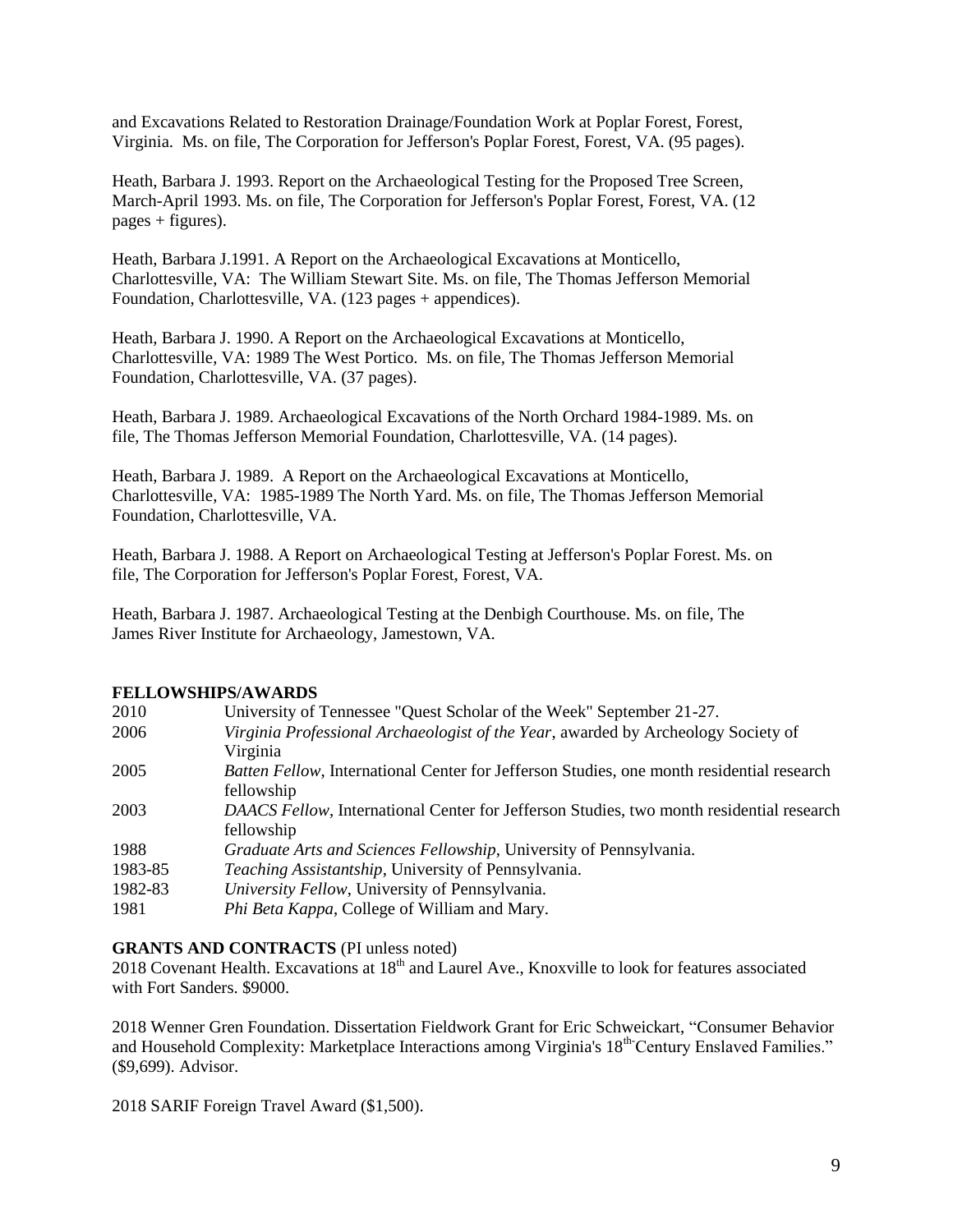2018-2019 Office of Research and Engagement. Summer GRA for research at Coan Hall, Northumberland County, VA. (\$3,600).

2018 Department of Anthropology, UTK. Summer research grant for Coan Hall, Northumberland County, VA. (\$10,000).

2017 Department of Anthropology, UTK. Summer research grant for Coan Hall, Northumberland County, VA. (\$5,000).

2017 Student/Faculty Research Award, College of Arts and Sciences, UTK. Modelling the manor house at Coan Hall: Using photogrammetry to interpret ideology through colonial domestic architecture. With Eric Schweickart (\$4985).

2017 Cavet's Station Homeowners Association. Continued testing for mass grave associated with 1793 attack on the station in preparation for the placement of memorial markers in the cemetery (\$926.10).

2016 Cavet's Station Homeowners Association. Testing for Cavett's Station and mass grave associated with 1793 attack on the station (\$963.90).

2016-2017 Virginia Department of Historic Resources, Threatened Sites Fund. For collections assessment of Curles Neck, Henrico County, VA. (\$7,000).

2016 Department of Anthropology, UTK. Summer research grant for Coan Hall, Northumberland County, VA. (\$10,000).

2015-2016 Virginia Department of Historic Resources, Threatened Sites Fund. For collections assessment of Curles Neck, Henrico County, VA. (\$4,945).

2015-2016 National Geographic Society, Waitt Grant. Landscapes of the 17th-century Potomac Valley: Archaeology at Mottroms (44NB11). For excavations and analysis at Mottrom's, Northumberland County, VA. (\$14,665).

2015 Department of Anthropology, UTK. Summer research grant for Coan Hall, Northumberland County, VA. (\$10,553).

2014 Mellon Foundation, Faculty collaborator in Digital Archaeological Archive of Comparative Slavery Research Consortium. \$5800. (Fraser Neiman and Jillian Galle, Monticello, PIs).

2013-2014 NEH Collaborative Research Grant, Colonial Encounters: The Lower Potomac River at Contact 1500-1720AD." \$20,116. Subcontractor (Dr. Julia King, SMCM, PI).

2013 UTK SARIF Foreign Travel Award (\$1500)

2011 UTK SARIF Equipment Grant (\$8149).

2010-2013 NEH Collaborative Research Grant, "Engaging the Piedmont: Transitions in Virginia Slavery 1730-1790." (\$240,000). Designated by NEH as a "We the People" project.

2010 UTK SARIF grant and Department of Anthropology research funding, "Indian Camp Field Work" (\$5000).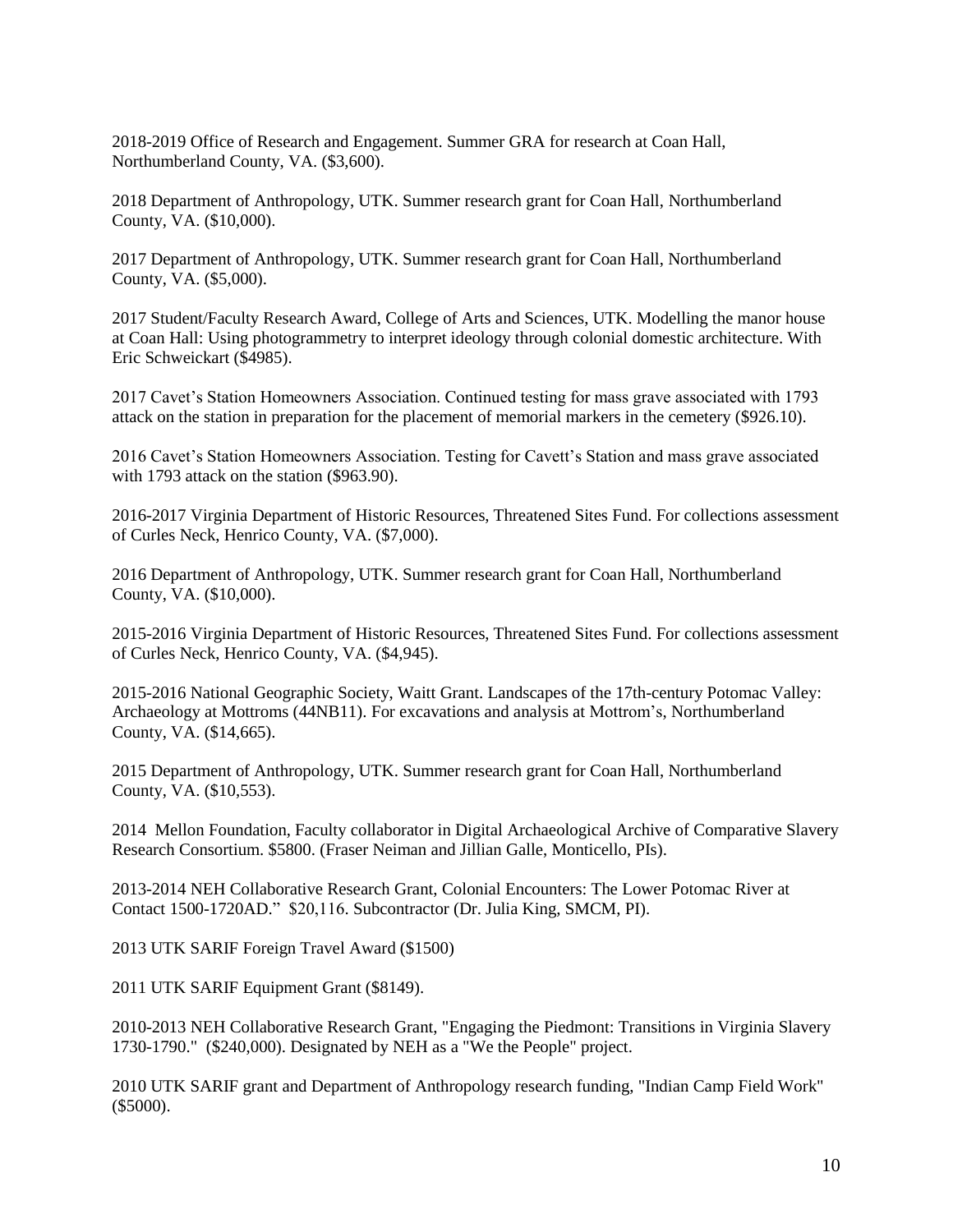2009 Save America's Treasures Grant, "Archaeology at the Craighead-Jackson House Site and the Blount Mansion Visitor Center, Knoxville, TN" (\$36,865). (Declined)

2009 NSF/Missouri Research Reactor, "Afro-Caribbean Ware: Production and Exchange on Nevis and St. Kitts." (\$7875 subsidy for pottery sample processing and analysis).

2008-2009 UTK Professional Development Grant, "Documenting the Wayles Slave Communities: Transitions in Virginia Slavery 1720-1775." (\$4776).

2008-2009 The Virginia Department of Historic Resources, Threatened Sites Fund, "Reassessing Newman's Neck." (\$11,059)

2008 Tennessee Historical Commission for work at Tipton Haynes State Historic Site (40WG59) (\$15,000)

2008 UTK SARIF Foreign Travel Award (\$1500)

2008-2009 UTK Tech Fee Equipment Grant (\$4903)

2007 UTK SARIF Grant for Graduate Student Research Assistance (\$3000)

2005 The Beazley Foundation (\$25,000)

2002-2005 The Public Welfare Foundation. (\$225,000)

2002 The Virginia Department of Historic Resources.

2004 The Virginia Foundation for the Humanities (\$5000)

2001 The Virginia Foundation for the Humanities (\$3000)

1994-1995 The Henry Luce Foundation (\$110,000)

**Papers/Conference Sessions** (sole author of paper and presenter of paper unless noted) 2019 Revolutionary Change? 52nd Annual Conference on Historical and Underwater Archaeology, Jan. 9-12, St. Charles, MO.

2018 Archaeology on the Half Shell: Preliminary Analysis of Shellfish Consumption at Coan Hall (44NB11), Virginia (poster with Samantha Upton and Jennifer Green). 83rd Annual Meeting of the Society for American Archaeology, April 11-15, Washington, DC.

2018 Power, Persistence, and Change in a Lower Potomac Valley Landscape (with Eric G. Schweickart and Daniel W.H. Brock). Society for Postmedieval Archaeology's World Congress, March 23-25, Bristol, UK.

2018 Chronologies of English Ceramic Ware Availability in the  $17<sup>th</sup>$ -century Potomac River Valley (with Eric Schweickart). 48<sup>th</sup> Annual Middle Atlantic Archaeological Conference, March 16-18, Virginia Beach, VA. (invited)

2018 Chronologies of English Ceramic Ware Availability in the  $17<sup>th</sup>$ -century Potomac River Valley. (with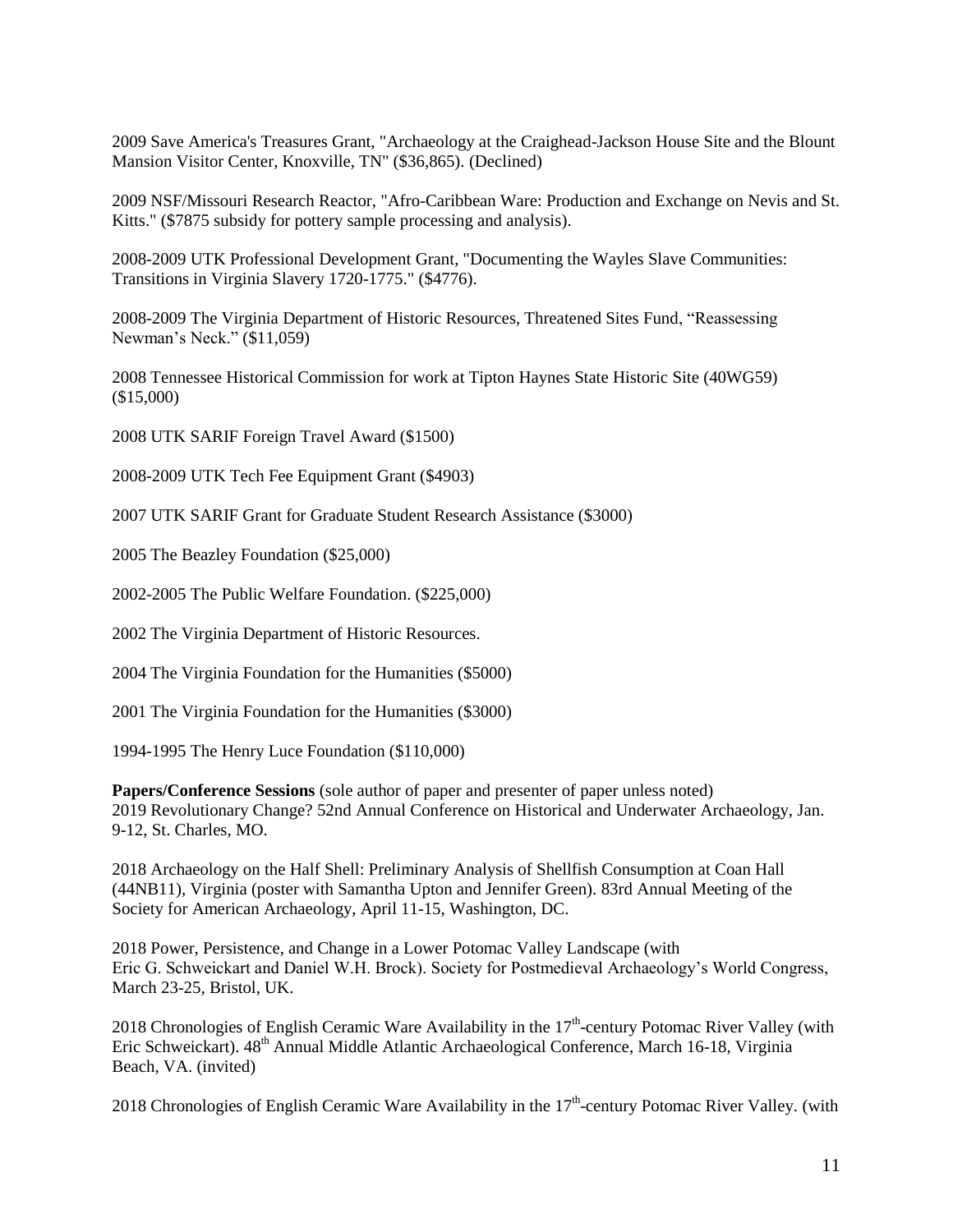Eric Schweickart). 51<sup>th</sup> Annual Conference on Historical and Underwater Archaeology, Jan. 3-6, New Orleans, LA.

2018 Landscapes of Labor in the 17<sup>th</sup>-century Potomac Valley. 51<sup>th</sup> Annual Conference on Historical and Underwater Archaeology, Jan. 3-6, New Orleans, LA. (invited)

2017 Curles Neck: A Collections Reassessment.  $50<sup>th</sup>$  Annual Conference on Historical and Underwater Archaeology, Jan. 4-8, Fort Worth, TX. (with Mark Freeman). (invited)

2017 Life on the Borderlands of the Colonial Potomac: Exploring Chicacoan. 50<sup>th</sup> Annual Conference on Historical and Underwater Archaeology, Jan. 4-8, Fort Worth, TX.

2017 Advancing Frontiers in the 21st century: Reconsidering Colonial Encounters in the Atlantic World. 50<sup>th</sup> Annual Conference on Historical and Underwater Archaeology, Jan. 4-8, Fort Worth, TX. (Session co-chair with Julia A. King).

2016 Archaeology at Coan Hall, Northumberland County, Virginia. 76<sup>th</sup> Annual Meeting of the Archaeology Society of Virginia, Williamsburg, October 13-16.

2016 Characterizing Colonowares from Three Sites in the Central Virginia Piedmont.  $81<sup>st</sup>$  Annual Meeting of the Society for American Archaeology, Orlando, FL, April 7-10. (invited).

2016 Cowrie Shells in Comparative Perspective.  $46<sup>th</sup>$  Annual Middle Atlantic Archaeological Conference, Ocean City, MD. March 10-13.

2016 Contested Contexts of Slavery. Session co-chair with Michael Lucas. 46<sup>th</sup> Annual Middle Atlantic Archaeological Conference, Ocean City, MD. March 10-13.

2016 Discussant. A Regional Retrospective Analysis of the Antebellum Atlantic Seaboard.  $49<sup>th</sup>$  Annual Meeting of the Society for Historical Archaeology Conference on Historical and Underwater Archaeology, Washington, DC. January 6-9. (invited)

2016 Panelist. Illicit Economies and Shadow Markets: Using Data to Examine Access, Agency and Consumption.  $49<sup>th</sup>$  Annual Meeting of the Society for Historical Archaeology Conference on Historical and Underwater Archaeology, Washington, DC. January 6-9. (invited).

2016 Commoditization, Consumption and Interpretive Complexity: The Contingent Role of Cowries in the Modern World. 49<sup>th</sup> Annual Meeting of the Society for Historical Archaeology Conference on Historical and Underwater Archaeology, Washington, DC. January 6-9 (paper presentation).

2016 Material Worlds, Archaeology, Consumption and the Road to Modernity. Session co-chair with Eleanor Breen and Lori A. Lee.  $49<sup>th</sup>$  Annual Meeting of the Society for Historical Archaeology Conference on Historical and Underwater Archaeology, Washington, DC. January 6-9.

2015 Recent Research at Coan Hall, a circa 1640 to 1730 plantation in Northumberland County, Virginia. Jamestown Conference, November 12, Williamsburg, VA.

2015 Materiality, Networks and Exchange in the colonial Potomac Valley. Session co-chair with Julia A. King. Council for Northeast Historical Archaeology Meeting, Fredericksburg, VA., November 5-8.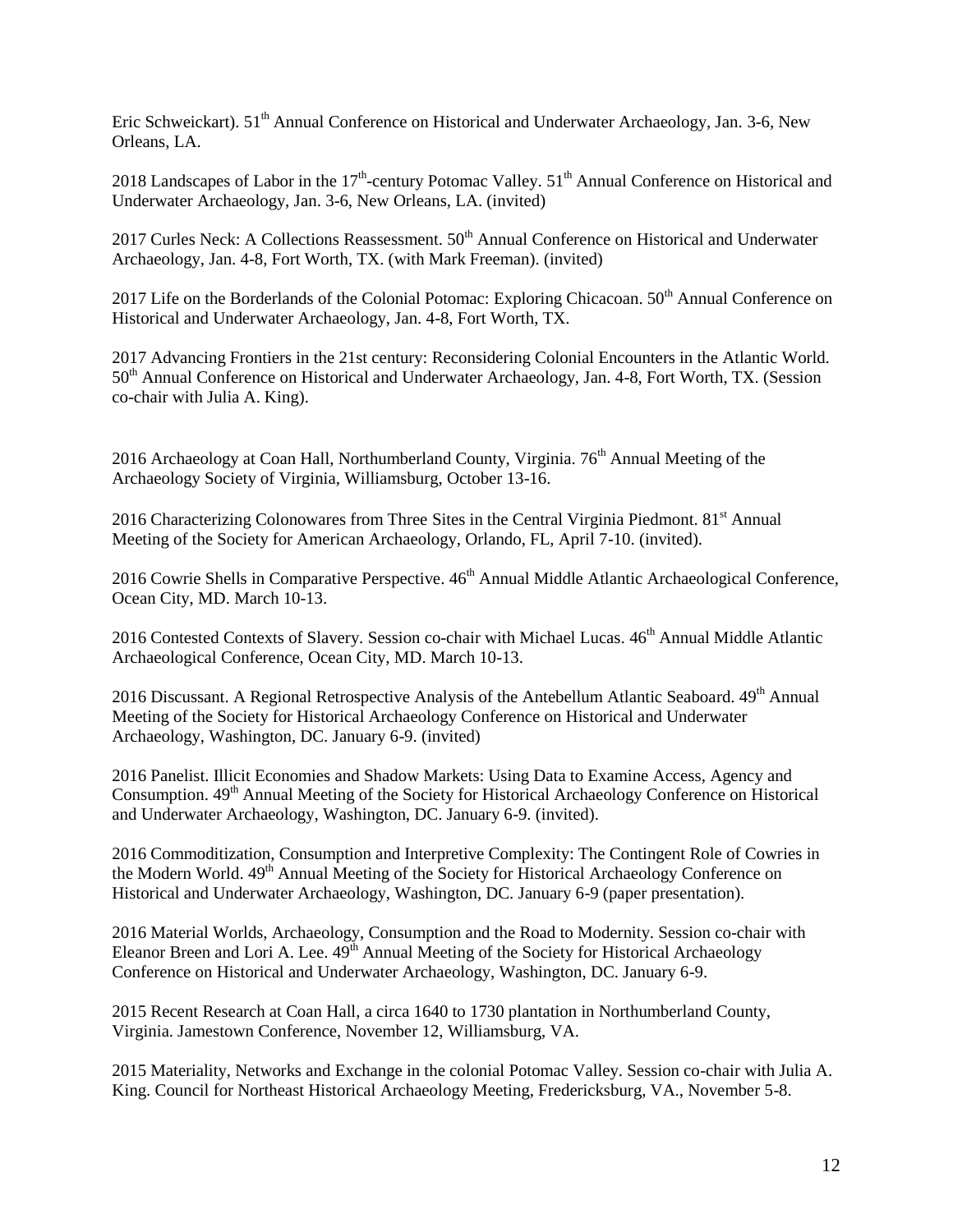2015 Materiality and Exchange in the early Potomac Community of Chicacoan. Council for Northeast Historical Archaeology Meeting, Fredericksburg, VA., November 5-8.

2015 Materiality, Race and Slavery: How Archaeology Contributes to Dialogues at Historic Sites. Annual Meeting of the National Council on Public History, Nashville, TN., April 15- 18 (invited).

2015 Indo-Pacific Cowrie Shells in Colonial Virginia. Paper presented at the Small Finds Workshop, Landscapes of Enslavement, Fredericksburg, VA. April 10.

2015 African Bondage in the Potomac Valley: Evidence from the Colonial Encounters Dataset. 45<sup>th</sup> Annual Middle Atlantic Archaeological Conference, Ocean City, MD. March 12-15 (invited).

2015 Brass, Iron, and Leather: Saddles, Bridles and Horse culture in the late  $17<sup>th</sup>$ - and early  $18<sup>th</sup>$ -century Chesapeake (with Eric Schweickart).  $45<sup>th</sup>$  Annual Middle Atlantic Archaeological Conference, Ocean City, MD. March 12-15 (invited)

2015 Colonial Encounters: The Lower Potomac Valley at Contact. Session co-chair with Julia A. King. 45th Annual Middle Atlantic Archaeological Conference, Ocean City, MD. March 12-15.

2015 SHA Membership Survey Results.  $48<sup>th</sup>$  Annual Meeting of the Society for Historical Archaeology Conference on Historical and Underwater Archaeology, Seattle, WA. January 7-10 (paper presentation and session chair).

2015 Rediscovering the Landscapes of Wingos and Indian Camp: An Archaeological Perspective.  $48<sup>th</sup>$ Annual Meeting of the Society for Historical Archaeology Conference on Historical and Underwater Archaeology, Seattle, WA January 7-10 (invited).

2015"A Bewildering Variety": A Material Culture Approach to Pearlware Hollow Forms. 48<sup>th</sup> Annual Meeting of the Society for Historical Archaeology Conference on Historical and Underwater Archaeology, Seattle, WA January 7-10 (with Esther White and Eleanor Breen) (invited).

2014 Global Trade, Regional Patterns, and Local Meaning: Cowrie Shells in Colonial Virginia. Southeastern Archaeological Conference, Greenville, SC. November 12-15 (invited).

2014 Materiality, Race, and Slavery: Archaeological Interpretations of Enslavement at Historic Sites. Paper presented at Facing the Past, Freeing the Future Conference, Randolph College, Lynchburg, VA. April 3-6 (invited).

2014 The Changing Landscape of Indian Camp.  $47<sup>th</sup>$  Annual Meeting of the Society for Historical Archaeology Conference on Historical and Underwater Archaeology, Québec, Canada, January 8-11 (with Meagan Dennison, Crystal Ptacek and Hope Smith) (invited).

2014 Reassessing the Hallowes Site: Conflict and Settlement in the  $17<sup>th</sup>$ -century Potomac River Valley. 47<sup>th</sup> Annual Meeting of the Society for Historical Archaeology Conference on Historical and Underwater Archaeology, Québec, Canada, January 8-11 (with Brad Hatch and Lauren McMillan) (invited).

2013 Cowrie Shells in Colonial Virginia: Piecing together the Evidence. Annual Meeting of the Council for Northeast Historical Archaeology, Newark, Delaware, November 8-10. (invited)

2013 Landscapes of Slavery. The Alliance for Historic Landscape Preservation, Lynchburg, VA March 21. (invited)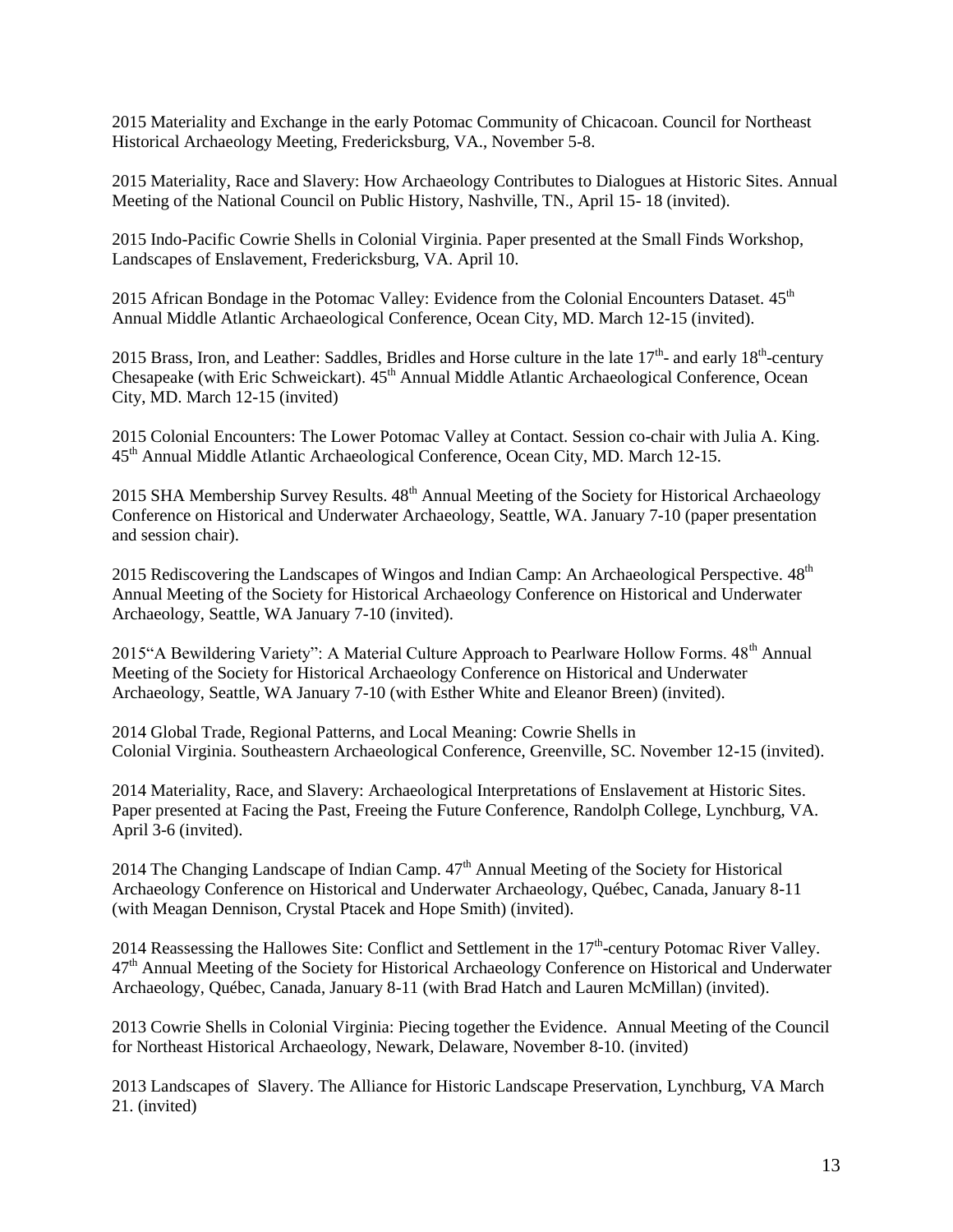2013 Symposium organizer (with Lori Lee). "Perspectives on Virginia Plantations." 43<sup>rd</sup> Annual Meeting, Middle Atlantic Archaeological Conference, Virginia Beach, VA, March 7-10.

2013 New Research at Indian Camp Plantation.  $43<sup>rd</sup>$  Annual Meeting, Middle Atlantic Archaeological Conference, Virginia Beach, VA, March 7-10.

2013 (with Lauren McMillan). Preliminary Interpretations from Recent Investigations of the Coan Hall (44NB11) Archaeological Site. 43rd Annual Meeting, Middle Atlantic Archaeological Conference, Virginia Beach, VA, March 7-10.

2013 Archaeological Engagement with Disasters, Displacements and Human Rights. Disasters, Displacement and Human Rights Conference, February 8-9. University of Tennessee, Knoxville. (invited)

2013 The Distribution of Cowrie Shells in Colonial Virginia.  $46<sup>th</sup>$  Annual Meeting of the Society for Historical Archaeology Conference on Historical and Underwater Archaeology, Leicester, UK, January 9- 12.

2012 Symposium Co-chair (with Jack Gary) "The Interdisciplinary Archaeology of Two Virginia Plantations." 77<sup>th</sup> Annual Meeting of the Society for American Archaeology, Memphis, TN, April 18-22.

2012 Slave Housing, Household Formation and Community Dynamics at Poplar Forest.  $77<sup>th</sup>$  Annual Meeting of the Society for American Archaeology, Memphis, TN, April 18-22.

2012 Andrew Wilkins, Crystal Ptacek and Barbara Heath. Artifact and Soil Chemical Distributions at Wingo's Quarter Site, Bedford County, Virginia. Memphis, TN, April 18-22.

2012 The Domestic Landscape of the Wingos Quarter (44BE298), Bedford County, Virginia. 42<sup>nd</sup> Annual Middle Atlantic Archaeological Conference, March 23-25, Virginia Beach, Virginia.

2012 Landscapes of Slavery in Virginia. Session Co-chair (with Lori Lee).  $42<sup>nd</sup>$  Annual Middle Atlantic Archaeological Conference, March 23-25, Virginia Beach, Virginia.

2012 Engaging the Piedmont: Examining Regional Variability among Eighteenth-Century Quartering Sites in Virginia.  $45<sup>th</sup>$  Annual Meeting of the Society for Historical Archaeology Conference on Historical and Underwater Archaeology, Baltimore, Maryland, January 4-8. (with Lori Lee) (invited).

2011 An examination of inter- and intra-island trade of Afro-Caribbean ware in the Lesser Antilles. 76th Annual Meeting of the Society for American Archaeology. Sacramento, California, March 30-April 3. (with Todd Ahlman, Gerald Schroedl, Grant Gilmore, and Jeffrey Ferguson) (invited.)

2011 Afro-Caribbean ceramics and the economic dynamics of slave-village life on Nevis. 76th Annual Meeting of the Society for American Archaeology. Sacramento, California, March 30-April 3 (with Fraser D. Neiman and Jillian E. Galle) (invited.)

2011 Afro-Caribbean ceramics and the economic dynamics of slave-village life on Nevis. 44th Annual Meeting of the Society for Historical Archaeology Conference on Historical and Underwater Archaeology. Austin, Texas, January 5-8. (with Fraser D. Neiman and Jillian E. Galle) (invited.)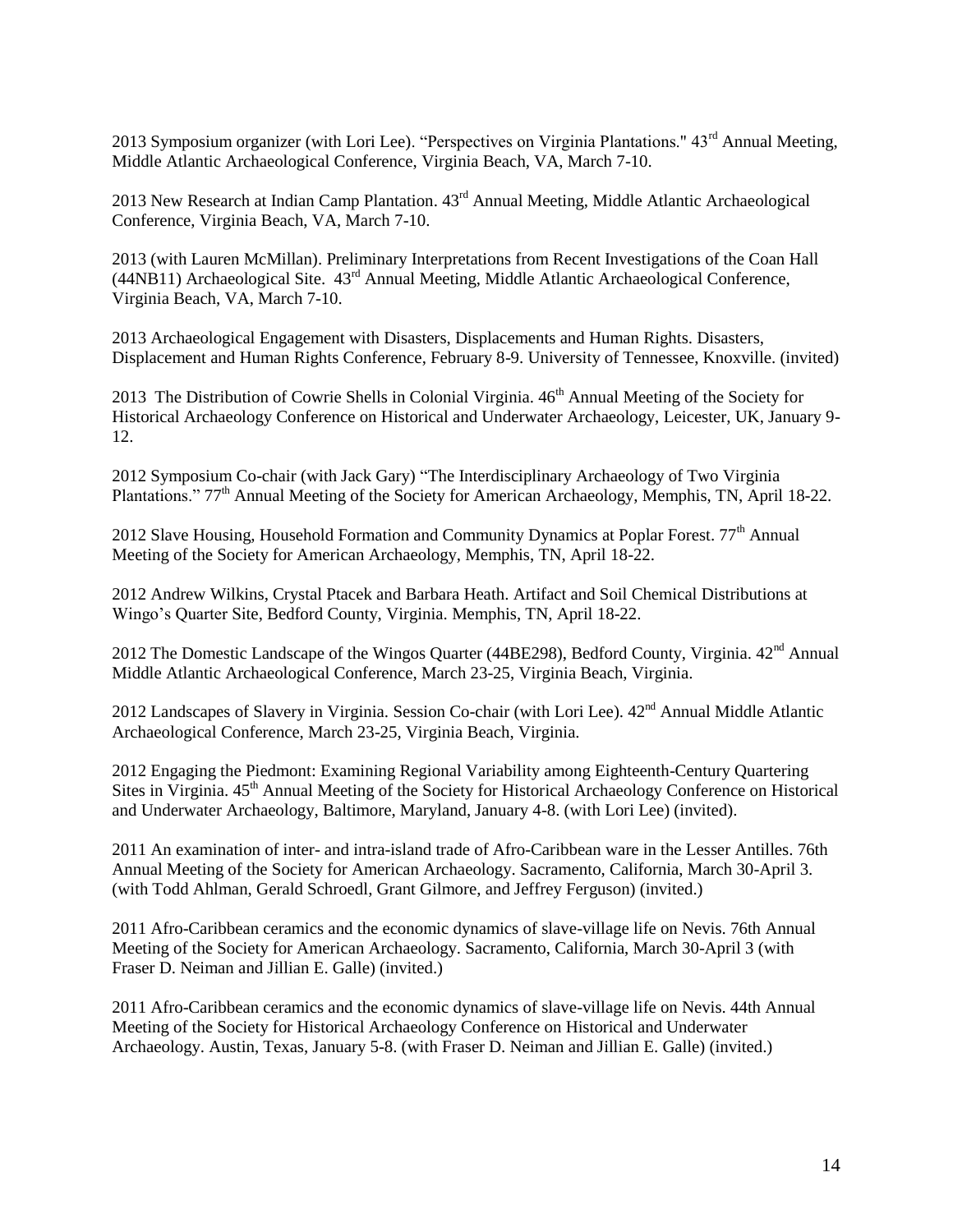2011 Assessing Variability Between Quartering Sites in Revolutionary-Era Virginia. 44th Annual Meeting of the Society for Historical Archaeology Conference on Historical and Underwater Archaeology. Austin, Texas, January 5-8 (with Eleanor Breen) (invited).

2010 Archaeological Approaches to African-American Material Culture in the Chesapeake. MESDA Conference on American Material Culture. Madison Georgia, October 28-30 (invited).

2010 Slave Housing, Household Formation, and Community Dynamics at Poplar Forest, 1760s-1820s. 40th Annual Middle Atlantic Archaeological Conference. Ocean City, Maryland, March 18-21 (invited).

2010 Dynamic Landscapes: The Emergence of Formal Spaces in the Chesapeake. 43rd Annual Meeting of the Society for Historical Archaeology Conference on Historical and Underwater Archaeology. Amelia Island, Florida, January 6-9. (invited).

2010 Discussant, Archaeology at a Presidential Plantation: James Madison's Montpelier. 43rd Annual Meeting of the Society for Historical Archaeology Conference on Historical and Underwater Archaeology. Amelia Island, Florida, January 6-9 (invited).

2009 Plantations, Farms, and Frontiers: Historical Archaeological Approaches. Session chair. 74th Annual Meeting of the Society for American Archaeology, Atlanta, Georgia, April 22-26.

2009 Colonial Expansion on the Chesapeake Frontier: A Reassessment of Newman's Neck Plantation. 74th Annual Meeting of the Society for American Archaeology, Atlanta, Georgia, April 22-26.

2009 Discussant, Plantation Archaeology: Expanding Perspectives. 42nd Annual Meeting of the Society for Historical Archaeology Conference on Historical and Underwater Archaeology. Toronto, Ontario, January 7-11 (invited).

2009 Poor Potters of the Caribbean: Norm Barka and the Study of Afro-Caribbean Ware. 42nd Annual Meeting of the Society for Historical Archaeology Conference on Historical and Underwater Archaeology. Toronto, Ontario, January 7-11 (invited).

2008 Archaeology at Wolf Branch Farm: The search for Wingo's Quarter. Annual Meeting of the Council for Northeast Historical Archaeology, St. Mary's City, Maryland, October 24.

2008 Virginia State Plan Synthesis: The Archaeology of the Federal (1783-1820) and Antebellum (1821- 1860) Periods. State Plan session of the Archeology Society of Virginia's Annual Meeting, Martinsville, Virginia, October 9. (with Laura Galke)

2008 Virginia State Plan Synthesis: The Archaeology of the Late Colonial Period (1720-1783). State Plan session of the Archeology Society of Virginia's Annual Meeting, Martinsville, Virginia, October 9.

2008 Archaeological Approaches to the study of Jefferson's Monticello and Poplar Forest. The Virginia Forum. Fredericksburg, Virginia, April 11-12 (invited).

2008 Comparative Analyses of Three Subfloor Pit Assemblages at Poplar Forest. 41st Annual Meeting of the Society for Historical Archaeology Conference on Historical and Underwater Archaeology. Albuquerque, New Mexico. (with Lori Lee).

2008 People, Place, Perspective, and Period: A Phenomenological Approach to Interpretation on the Web. 41st Annual Meeting of the Society for Historical Archaeology Conference on Historical and Underwater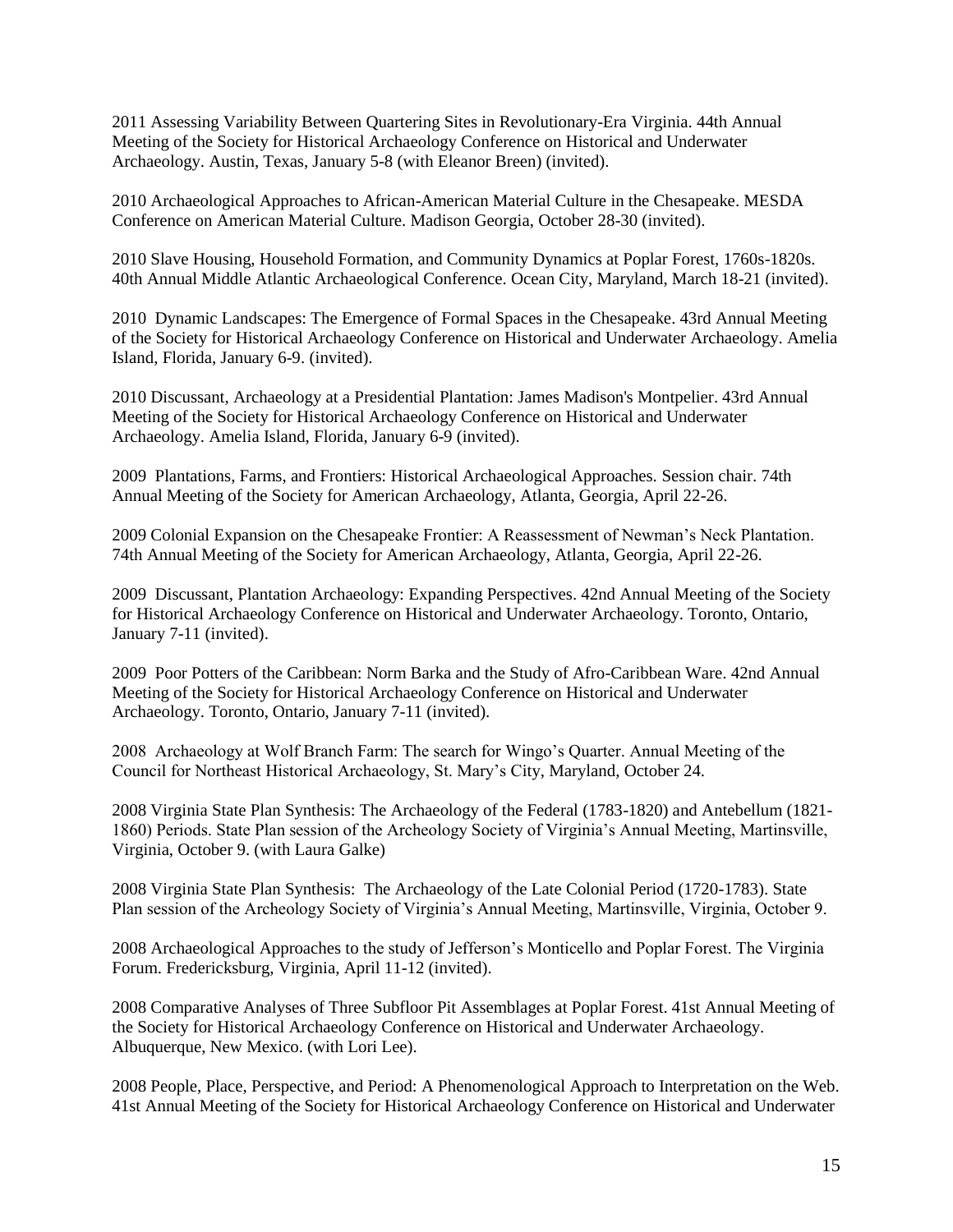Archaeology. Albuquerque, New Mexico. (with Mark Freeman).

2007 Thomas Jefferson: Family, History, Memory. Discussant. Society for Historians for the Early American Republic Annual Conference. Worcester, Massachusetts, July 19-22 (invited).

2007 Crafting Context: The Material World of Artisans at Monticello and Poplar Forest. Elizabeth Stevenson Ives Lecture Series, Hope Plantation, Windsor, North Carolina (invited).

2007 Space and Place within Plantation Quarters in Virginia 1700-1825. Middle Atlantic Archaeological Conference, Virginia Beach, VA (March 17).

2007 Space and Place within Plantation Quarters in Virginia 1700-1825. 40th Annual Meeting of the Society for Historical Archaeology Conference on Historical and Underwater Archaeology. Williamsburg, Virginia (invited).

2007 Memory, Myth, and Meaning: Life and Labor at Poplar Forest. 40th Annual Meeting of the Society for Historical Archaeology Conference on Historical and Underwater Archaeology. Williamsburg, Virginia. (with Lori Lee and Randy Lichtenberger).

2007 Historic Landscapes, Formation, Use, and Perception. Discussant. 40th Annual Meeting of the Society for Historical Archaeology Conference on Historical and Underwater Archaeology. Williamsburg, Virginia. (invited)

2006 Discussant. Virginia Forum, April 6-8, Winchester, Virginia. (invited).

2006 Archaeological Approaches to Slavery in Virginia. Council of Virginia Archaeologists Public Education Session in conjunction with the Annual Meeting of the Archeological Society of Virginia, Richmond, Virginia (invited).

2006 Memory, Race and Place: African American Landscapes at Poplar Forest. 71st Annual Meeting of the Society for American Archaeology, San Juan, Puerto Rico (with Lori Lee).

2006 Exploring African American Kinship Ties in Central Virginia. Middle Atlantic Archaeological Conference, Virginia Beach, Virginia. March 23-26.

2005 Landscapes and Memory: The Archaeology of Past and Present. Session organizer and Chair. 38th Annual Meeting of the Society for Historical Archaeology Conference on Historical and Underwater Archaeology. York, England.

2005 Thomas Jefferson's Landscape of Retirement. 38th Annual Meeting of the Society for Historical Archaeology Conference on Historical and Underwater Archaeology, York, England.

2005 Memory, Race and Place: African American Landscapes at Poplar Forest. 38th Annual Meeting of the Society for Historical Archaeology Conference on Historical and Underwater Archaeology, York, England (with Lori Lee).

2004 Property Ownership, Slavery and DAACS. International Center for Jefferson Studies, Monticello, Charlottesville, Virginia (invited).

2003 Interpreting and Presenting the Archaeology of Slavery to the Public. Session organizer and co-chair with Fiona J.L. Handley. Fifth World Archaeological Congress, Washington, DC.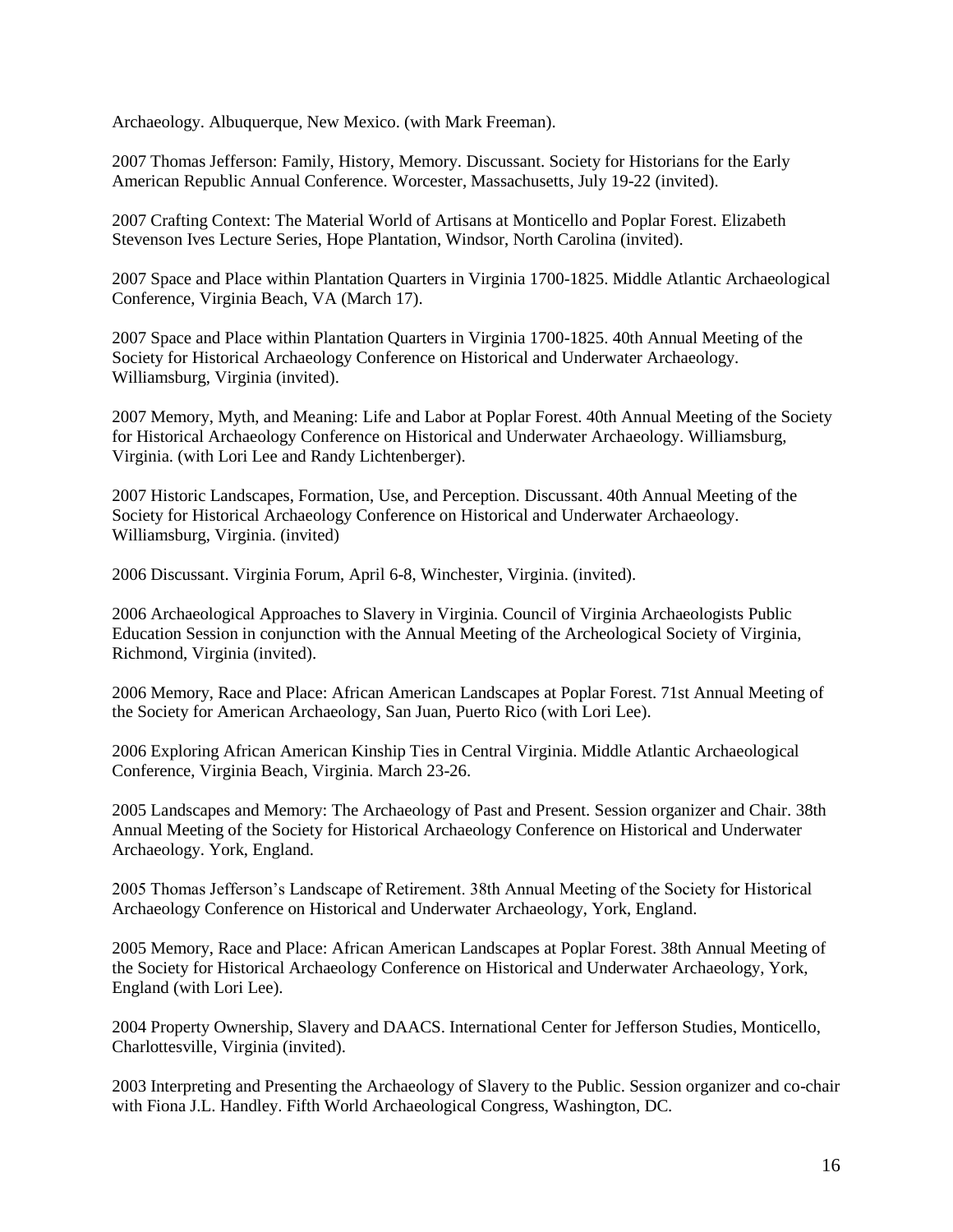2003 Interpreting Slavery at Thomas Jefferson's Poplar Forest: Challenges and Opportunities. Fifth World Archaeological Congress, Washington, DC.

2003 A Comparative Analysis of African-American Adornment Practices in the Chesapeake. 36th Annual Meeting of the Society for Historical Archaeology Conference on Historical and Underwater Archaeology, Providence, Rhode Island.

2003 Montpelier Archaeology. Discussant. 36th Annual Meeting of the Society for Historical Archaeology Conference on Historical and Underwater Archaeology, Providence, Rhode Island (invited).

2002 Rediscovering Thomas Jefferson's Poplar Forest. Middle Atlantic Archaeological Conference, Virginia Beach, Virginia.

2002 Recovering Lost Landscapes at Thomas Jefferson's Poplar Forest. Poster presented at the 67th Annual Meeting, Society for American Archaeology, Denver, Colorado (with Scott Grammer and Heather Olson).

2002 "Old man, young gardener": The Landscape of Thomas Jefferson's Retirement. Designs on Nature: The Archaeology of Formal Gardens. Gunston Hall, Mason Neck, Virginia (invited).

2001 Bounded Yards and Fluid Borders: Landscapes of Slavery at Poplar Forest. Places of Cultural Memory: African Reflections on the American Landscape. Atlanta, Georgia (invited).

2001 African American Foraging Strategies at a Virginia Plantation. 66th Annual Meeting, Society for American Archaeology, New Orleans, Louisiana (with Leslie Raymer).

2001 Archaeological Research, Resources and Education: Field Schools at Thomas Jefferson's Poplar Forest. 34th Annual Meeting of the Society for Historical Archaeology Conference on Historical and Underwater Archaeology. Los Angeles, California.

2000 Utility and Beauty: Rediscovering Lost Landscapes at Poplar Forest. Exploring the Private World of Thomas Jefferson Symposium, Thomas Jefferson's Poplar Forest, Forest, Virginia (invited).

2000 Recovering Hidden Landscapes: An Archaeological Approach to Slavery at Thomas Jefferson's Poplar Forest. Council of Virginia Archaeologists' Public Education Session in conjunction with the Annual Meeting of the Archeological Society of Virginia, Franklin, Virginia.

2000 The Data are in the Details: Thoughts on the Utility of the Archive. The Digital Archive of Chesapeake Slavery Symposium, Monticello, Charlottesville, Virginia (invited).

2000 Landscape Archaeology, A Growing Field of Inquiry. Session organizer and Chair. 33rd Annual Meeting of the Society for Historical Archaeology Conference on Historical and Underwater Archaeology. Quebec City, Quebec.

1999 Archaeological Perspectives on Landscape Preservation: A Panel Discussion. Panelist. Preservation and Revitalization Conference. Frederick, Maryland (invited).

1999 Reading Landscapes in Black and White: Exploring Thomas Jefferson's Poplar Forest. Paper presented at "Landscapes Formal, Landscapes Functional: Ornamental and Practical Modifications of the historic Chesapeake Landscape." Gunston Hall, Mason Neck, Virginia. (invited)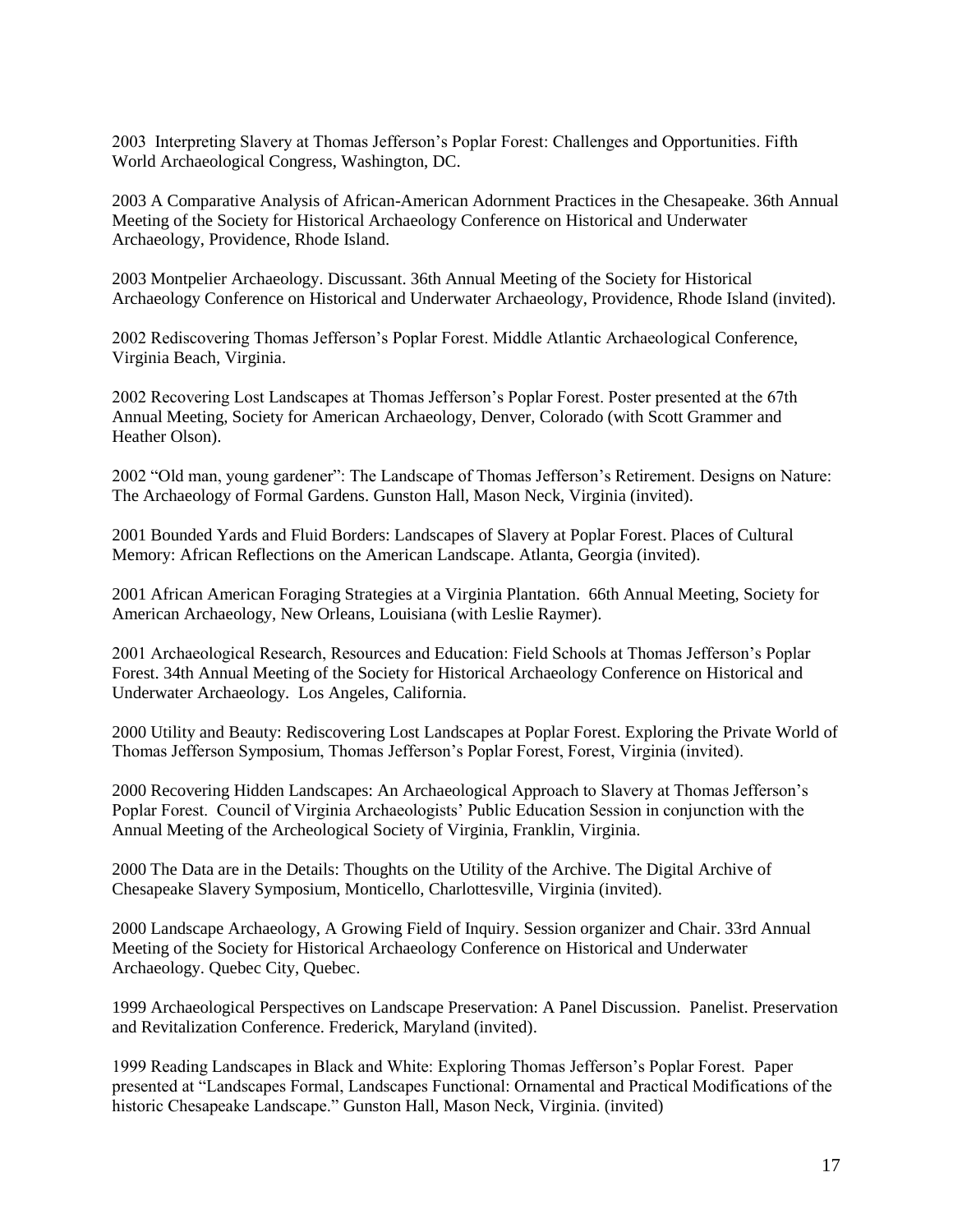1999 New Perspectives on Piedmont Virginia Plantations. Session Chair. 32nd Annual Meeting of the Society for Historical Archaeology Conference on Historical and Underwater Archaeology. Salt Lake City, Utah.

1999 Rediscovering an Historic Landscape: Archaeology, Documents and GIS at Poplar Forest. 32nd Annual Meeting of the Society for Historical Archaeology Conference on Historical and Underwater Archaeology. Salt Lake City, Utah.

1999 Personal Work Time and the Presence of Tools at Two Slave Quarter Sites in Central Virginia. 32nd Annual Meeting of the Society for Historical Archaeology Conference on Historical and Underwater Archaeology. Salt Lake City, Utah (with Heather Olson).

1998 Discovering the Old Plantation: The Domestic Architecture of Slavery at Poplar Forest. Housing Slavery in the Age of Jefferson: Comparative Perspectives. Thomas Jefferson Memorial Foundation symposium, Charlottesville, Virginia (invited).

1998 African Americans and Consumerism: Historical and Archaeological Sources on Material Culture.  $20<sup>th</sup>$  Annual Conference of the National Council on Public History, Austin, Texas (invited).

1998 "Yabbas, Monkeys and 'English Things': The Multiple Uses of Afro-Caribbean Ware." Paper presented at the 63rd Annual Meeting of the Society for American Archaeology, Seattle, Washington (invited).

1998 Archaeology for the Public. Panelist . Annual Conference of the Virginia Association of Museums, Williamsburg, Virginia (invited).

1998 Engendering Choice: Slavery and Consumerism in Central Virginia. 31st Annual Meeting of the Society for Historical Archaeology Conference on Historical and Underwater Archaeology. Atlanta, Georgia (invited).

1997 Recent Archaeological Discoveries at Thomas Jefferson's Poplar Forest. Annual Meeting of the Archeological Society of Virginia. Roanoke, Virginia.

1997 'A Small Piece of Ground': The Archaeological Study of African-American Yards. 30th Annual Meeting of the Society for Historical Archaeology Conference on Historical and Underwater Archaeology. Corpus Christi, Texas (with Amber Bennett Moncure).

1997 Archaeological and Documentary Evidence of Slaves as Consumers. 30th Annual Meeting of the Society for Historical Archaeology Conference on Historical and Underwater Archaeology. Corpus Christi, Texas.

1996 Buttons, Beads and Buckles: Self Definition within the Bounds of Slavery. 29th Annual Meeting of the Society for Historical Archaeology Conference on Historical and Underwater Archaeology. Cincinnati, Ohio (invited).

1995 Interpreting Slavery at Poplar Forest. "Interpreting Slavery at Historic Sites in the Upper South." Thomas Jefferson Memorial Foundation, Charlottesville, Virginia (invited).

1995 Excavations at Thomas Jefferson's Poplar Forest: A Slave Quarter Site. Annual Meeting of the Archeological Society of Virginia. Abingdon, Virginia.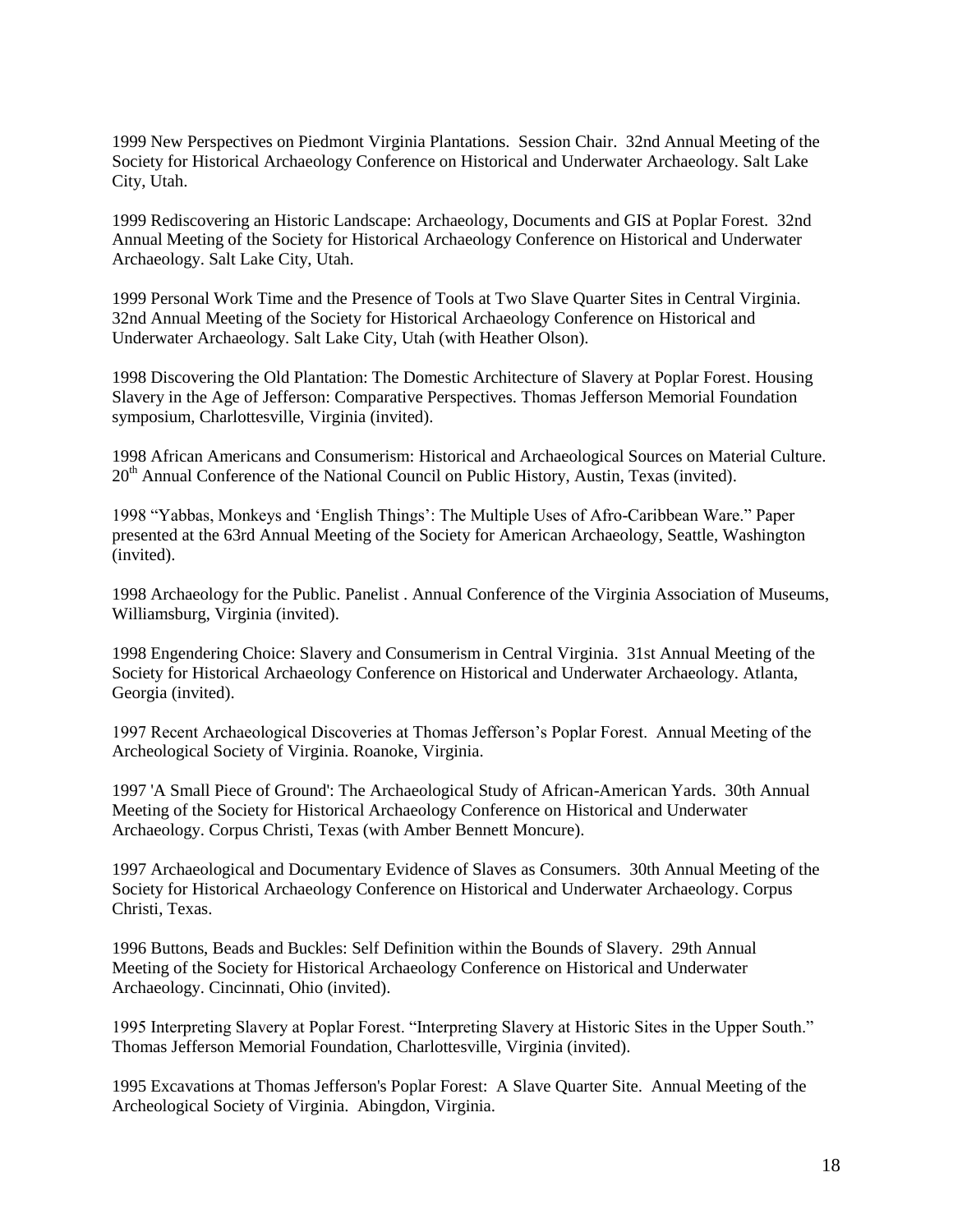1995 Excavations at a Poplar Forest Slave Quarter. Middle Atlantic Archaeology Conference. Ocean City, Maryland.

1995 Interpreting the 'Best Dwellings in the State': Archaeology at Thomas Jefferson's Monticello and Poplar Forest. 28th Annual Meeting of the Society for Historical Archaeology Conference on Historical and Underwater Archaeology. Washington, D.C.

1995 "My Family, My Farms and My Books": Archaeology of Thomas Jefferson. Session Organizer, Chair and discussant . 28th Annual Meeting of the Society for Historical Archaeology Conference on Historical and Underwater Archaeology. Washington, D.C.

1994 The Archaeology of African-American Life at Poplar Forest. Annual Meeting of the Council for Northeast Historical Archaeology. Williamsburg, Virginia.

1994 Colonoware in Eighteenth-Century Virginia. 27th Annual Meeting of the Society for Historical Archaeology Conference on Historical and Underwater Archaeology. Vancouver, B.C. (invited).

1993 Nineteenth-Century Plantations and Small Farms in Virginia. COVA VII, Symposium on the 19th century. Alexandria, Virginia (invited).

1993 Domestic Archaeology at Thomas Jefferson's Poplar Forest. "Discovering the Private World of Thomas Jefferson" symposium. Lynchburg, Virginia.

1993 Landscape Archaeology at Thomas Jefferson's Poplar Forest. Decorative Arts Trust. Charlottesville, Virginia (invited).

1993 The Archaeology of Thomas Jefferson. Session organizer and chair. Plenary session, Middle Atlantic Archaeology Conference. Ocean City, Maryland.

1992 Colonoware in Virginia. COVA VI, Symposium on the 18th century. Charlottesville, Virginia (invited).

1992 Locally made pottery traditions in the New World, Discussant. 25th Annual Meeting of The Society for Historical Archaeology Conference on Historical and Underwater Archaeology. Kingston, Jamaica.

1991 Applications for Remote Sensing: Testing a Cemetery at Monticello. 24th Annual Meeting of the Society for Historical Archaeology Conference on Historical and Underwater Archaeology. Richmond, Virginia. (with Michael Strutt).

1990 Archaeology and Interpretation at Jefferson's Monticello. Mid-Atlantic Association of Museums Annual Meeting. Princeton, New Jersey (invited).

1990 Excavations at Monticello: The William Stewart Site. 23rd Annual Meeting of The Society for Historical Archaeology Conference on Historical and Underwater Archaeology. Tucson, Arizona.

1989 Afro-Caribbean Pottery from St. Eustatius. Thirteenth International Congress of Caribbean Archaeology, Curacao, Netherlands Antilles.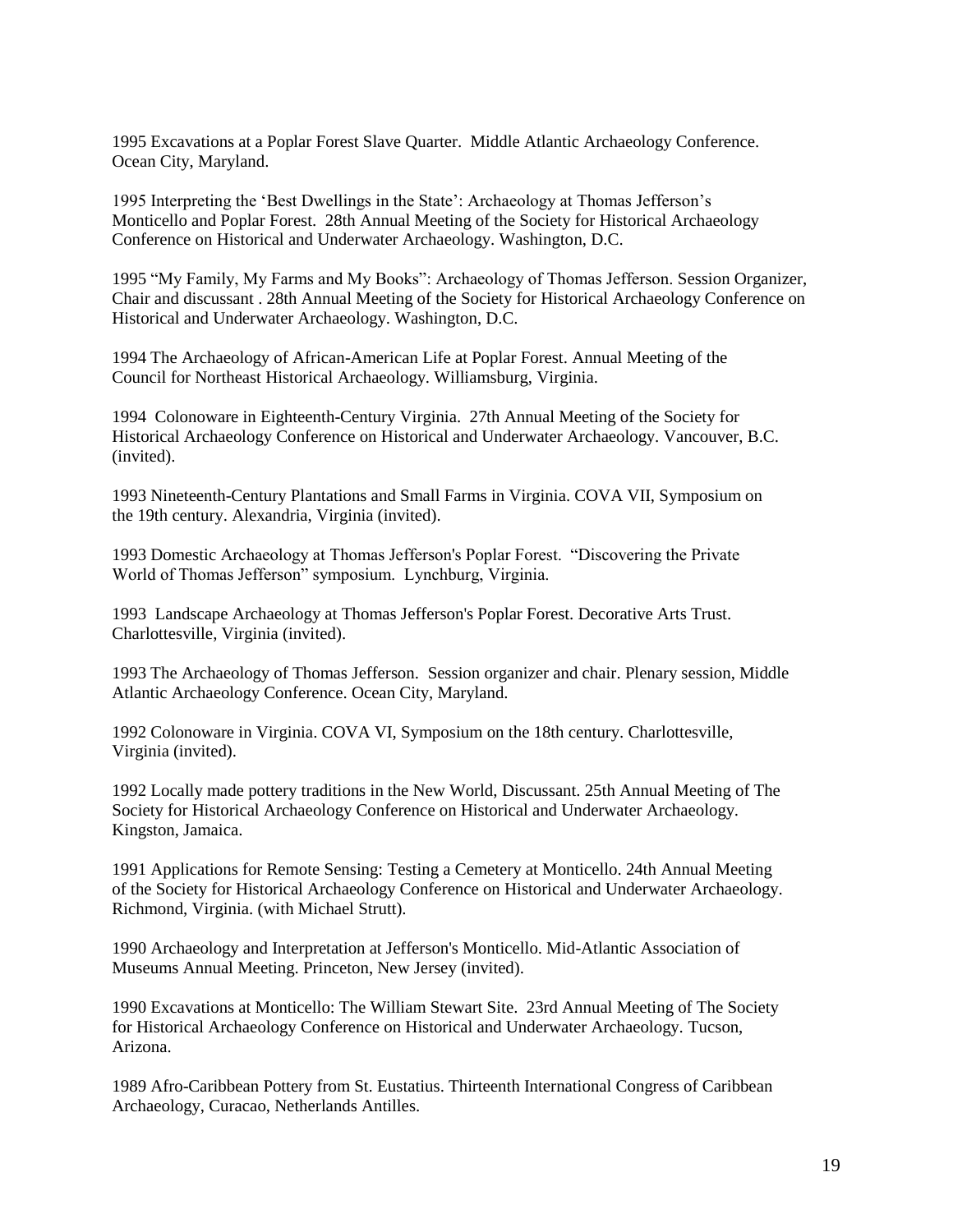1989 Afro-Caribbean Pottery from St. Eustatius, Netherlands Antilles. First Joint Archaeological Congress. Baltimore, Maryland.

1986 A Preliminary Study of Coarse Earthenware on St. Eustatius, Netherlands Antilles. Symposium and Workshop on Ethnohistory and Historical Archaeology in the Caribbean. Baltimore, Maryland (invited).

### **OTHER CONFERENCE PARTICIPATION**

2013 Panelist, African Diaspora Archaeology Network Panel Discussion. 46<sup>th</sup> Annual Meeting of the Society for Historical Archaeology Conference on Historical and Underwater Archaeology, Leicester, UK, January 9-12 (invited).

2012 Judge for the "Ethics Bowl" at the annual meeting of the Society for American Archaeology, Memphis, TN.

#### **CAMPUS/INVITED TALKS**

2018 Africans in the  $17<sup>th</sup>$ -century Chesapeake. Global Awareness Lecture Series. University of Tennessee.

2018 The Social Lives of Cowries. Department of Anthropology, Harvard University, Cambridge, MA.

2018 Hidden Lives, The Archaeology of Poplar Forest's Enslaved Community. Archaeological Society of America Lecture, Wittenberg University, Springfield, OH.

2018 Digital Archaeological Data and DAACS. Wittenberg University, Springfield, OH. 2016 The Archaeology of West Africa and the Rise of the Trans-Atlantic Diaspora. Haslam Honor's Program, University of Tennessee.

2014 Landscapes and Social Order in the  $17<sup>th</sup>$ -century Chesapeake. American Studies, University of Tennessee.

2012 Poplar Forest, Archaeology and Slavery. Faculty Women's Club, University of Tennessee. 2011 Engaging the Piedmont: Transitions in Slavery in Virginia 1730-1790, The Search for Wingo's and Indian Camp Quarters. Africana Studies, University of Tennessee.

#### **SELECTED PUBLIC TALKS**

2018 Coan Hall Revisited, Recent Archaeological Findings**.** Northumberland County Historical Society, Annual Meeting. Heathsville, VA.

2016 The Archaeology of Coan Hall and Early Settlement in the Potomac Valley. Northumberland County Historical Society, Annual Meeting. Heathsville, VA.

2016 Indo-Pacific Cowrie Shells: Global Trade and Local Exchange in Colonial Virginia. Gunston Hall Symposium, Mason Neck, VA.

2015 Cowrie Shells in Colonial Virginia. Small Finds Workshop, Fredericksburg, VA. 2012 The Tangled Web of Slavery, Family, and Community: Exploring Indian Camp and Wingo's Quarters. From Slavery to Emancipation: African Americans and Working the Land 1770-1877. Black History Month Panel Discussion, Lynchburg College, Lynchburg, VA.

#### **TEACHING EXPERIENCE**

**University of Tennessee, Knoxville**

Undergraduate: ANTH 120 Introduction to World Prehistory ANTH 127 Honors Introduction to World Prehistory ANTH 361 Historical Archaeology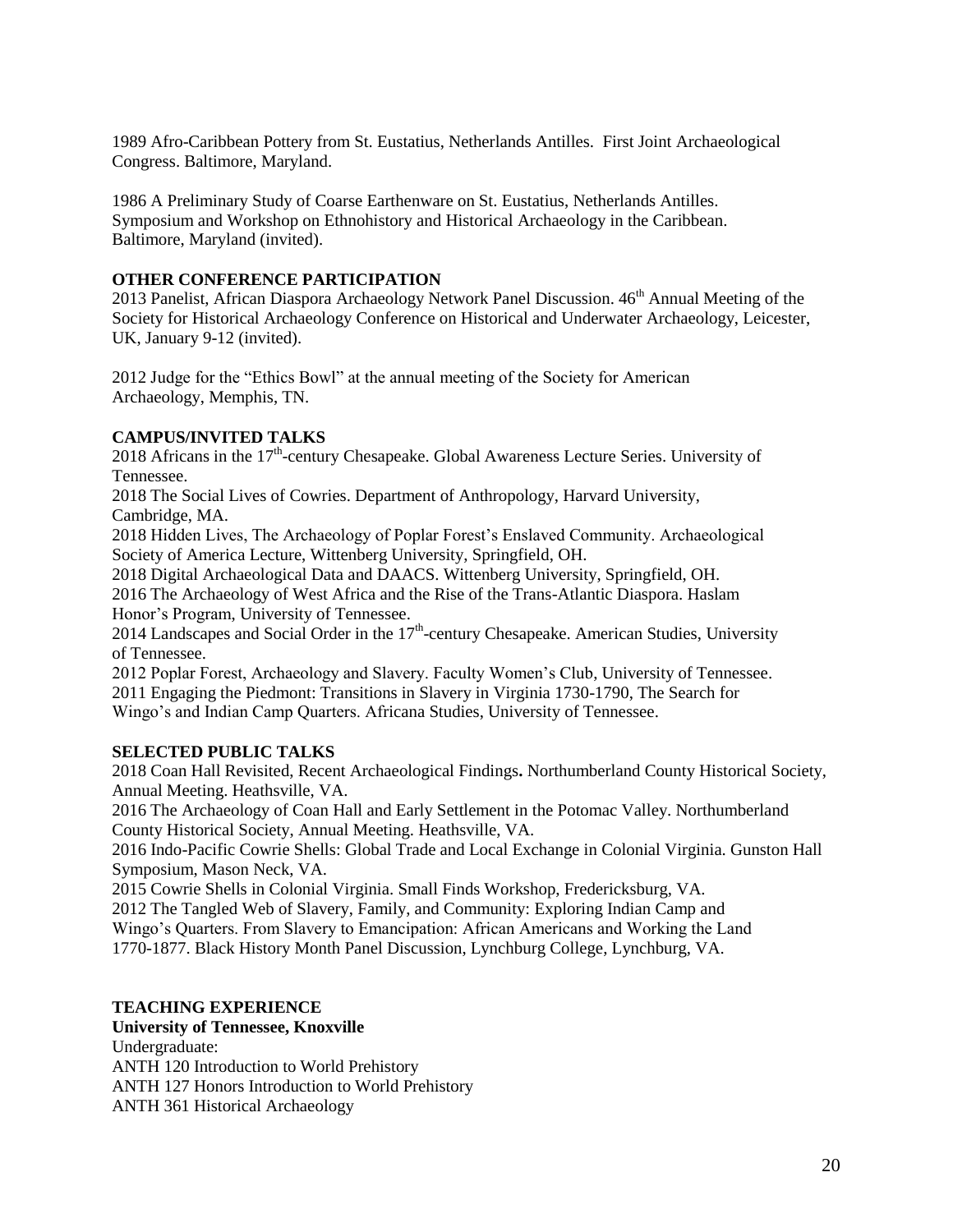Undergraduate and Graduate Combined: ANTH 435/522 Historical Archaeology Laboratory ANTH 454/522/660 Archaeology of the African Diaspora ANTH 45/522/660 Historical Archaeology of the Chesapeake and Upland South ANTH 492/592 Field School in Archaeology

Graduate:

ANTH 522/660 Current Readings in Historical Archaeology ANTH 593 Readings in Landscape Archaeology ANTH 511/611 Research Design and Proposal Writing

## **Virginia Commonwealth University**

Undergraduate: Introduction to Historical Archaeology

**Sweet Briar College**

Undergraduate: Anthropological Archaeology

## **University of Virginia**

Field School in Historical Archaeology Digging, Learning, Teaching: Seminar in Archaeology for Teachers Historic Landscape Institute

### **GRADUATE COMMITTEE WORK**

Department of Anthropology, University of Tennessee: Current Ph.D. prelim. and dissertation committee chair for Kendanne Altizer (2014-present) Daniel Brock (2013-present) Lindsey Cochran (2014-present) Eric Schweickart (2014-present) Rebecca Webster (2017-present) Katherine Parker (2018-present)

Current Ph.D. prelim. and dissertation committee member for Emmett Brown (2015-present) Martin Walker (2017-present) Derek Boyd (2017-present)

Current Ph.D. dissertation committee member for Meagan Dennison (2014-present) Stephen Carriger (2015-present) Elizabeth Eubanks (2017-present) Michael Lynch (2017-present) Tess Evans (2018-)

Current MA thesis committee chair for Samantha Upton (2015-present) Peggy Humes (2018-present)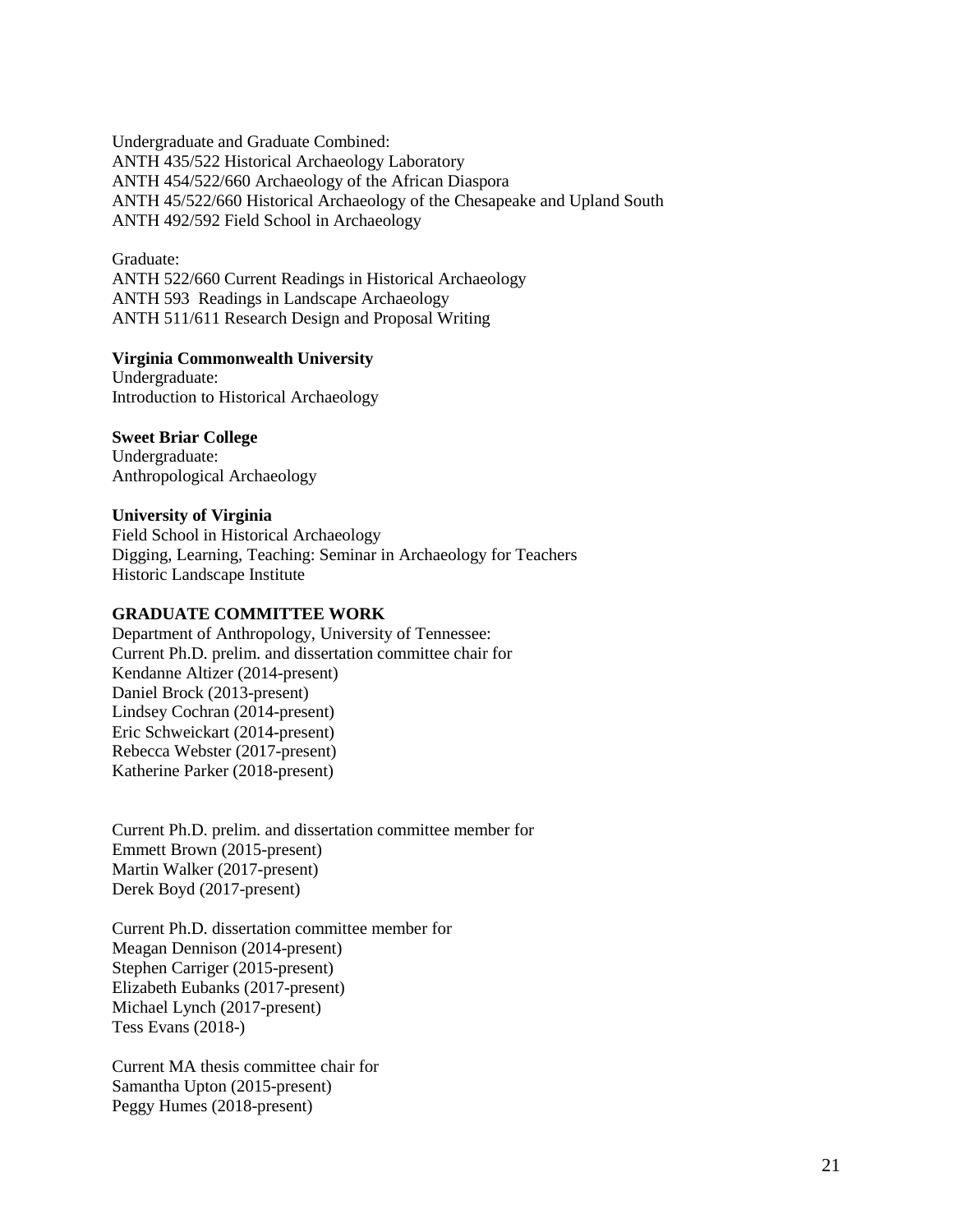Brigid Ogden (2018-present)

Current MA thesis committee member for Heather Woods (2018-present)

Former dissertation or thesis chair for:

Babin, Mark. 2018. Glass Beads of Chota-Tanasee: An Historical and Archaeological Analysis of Overhill Cherokee Networks. M.A. thesis, Department of Anthropology, University of Tennessee, Knoxville (fall).

J. Hope Smith. 2017. Adorned Identities: An Archaeological Perspective on Race and Self-Presentation in 18<sup>th</sup>-Century Virginia. PhD dissertation, Department of Anthropology, University of Tennessee, Knoxville (summer).

Andrew Wilkins. 2017. Tactics, Strategies, Spaces, and Places: The Spatial Constructions of Race and Class on Virginia Plantations. PhD dissertation, Department of Anthropology, University of Tennessee, Knoxville (summer).

Esther Rimer. 2017. In Pursuit of a Good Glass and Good Company. M.A. thesis, Department of Anthropology, University of Tennessee, Knoxville (spring).

Lauren K. McMillan . 2015. Community Formation and the Development of a British Atlantic Identity in the Chesapeake: An Archaeological and Historical Study of the Tobacco Pipe Trade in the Potomac River Valley ca. 1630-1730. PhD dissertation, Department of Anthropology, University of Tennessee, Knoxville (summer).

D. Brad Hatch. 2015. An Historical Archaeology of Early Modern Manhood in the Potomac River Valley of Virginia, 1645-1730. PhD dissertation, Department of Anthropology, University of Tennessee, Knoxville (spring).

Breen, Eleanor. 2013. The revolution before the Revolution? A Material Culture Approach to Consumerism at George Washington's Mount Vernon, VA. PhD dissertation, Department of Anthropology, University of Tennessee, Knoxville (fall).

Ptacek, Crystal. 2013. A GIS Analysis of the Dynamics of Power: An Example from 18th-century Piedmont Virginia. M.A. thesis, Department of Anthropology, University of Tennessee, Knoxville (spring).

Pyszka, Kimberly. 2012. "Unto Seynte Pauls": Anglican Landscapes and Colonialism in South Carolina. PhD dissertation, Department of Anthropology, University of Tennessee, Knoxville (spring).

Naunheimer, Abby. 2012. "Frontier Access to East Tennessee: A Ceramic Analysis of Ramsey House (40KN120), Bell Site (40KN202), and Exchange Place (40SL22)." M.A. thesis, Department of Anthropology, University of Tennessee, Knoxville (summer).

Barton, Amanda. 2012. "Archaeological and Historical Investigation of a 19th-Century Leoprosarium at Hassel Island, St. Thomas, U.S. Virgin Islands." M.A. thesis, Department of Anthropology, University of Tennessee, Knoxville (fall).

Brock, Daniel. 2012. "Contextualizing the Tipton-Haynes State Historic Site (40WG59):Understanding Landscape Change at an Upland South Farmstead." M.A. thesis, Department of Anthropology, University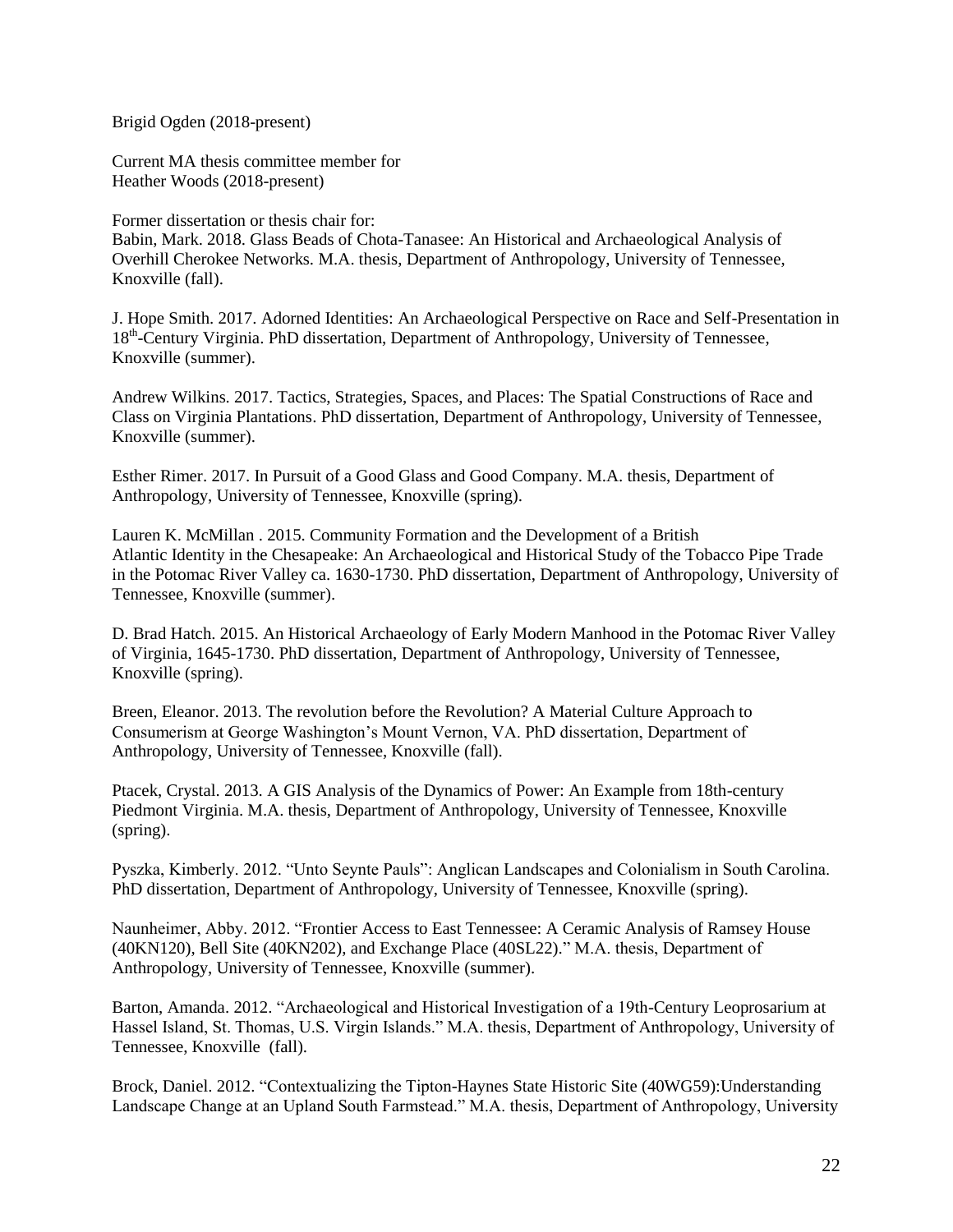of Tennessee, Knoxville (fall).

Former dissertation or thesis committee member for:

Kostro, Mark. 2018. On the Margins of Empire: An archaeological and historical study of Guana Island, British Virgin Islands. PhD dissertation, Department of Anthropology, The College of William and Mary, Williamsburg, VA (spring).

Kimberly T. Wren. 2017. The Effects of Racialization on European American Stress in the Nineteenth and Twentieth Centuries. PhD dissertation, Department of Anthropology, University of Tennessee, Knoxville (spring).

Jessie Johanson. 2017. A Household Approach to Reconstructing the Townsend Sites: Foodways and Construction of Identity within a Mississippian Frontier Settlement. PhD dissertation, Department of Anthropology, University of Tennessee, Knoxville (summer).

Lee, Lori 2016. Consumerism, Social Practice and Slavery: Consumer Practices among Enslaved Laborers at Poplar Forest, Plantation (1828-1861). Ph.D. dissertation, Department of Anthropology, Syracuse University, Syracuse, NY. (summer)

Hacker, Stephanie, 2016. Slave Subsistence Strategies at Thomas Jefferson's Monticello Plantation: Paleoethnobotanical Analysis and Interpretation of the Site 8 (44AB442) Macrobotanical Assemblage. M.A. thesis, Department of Anthropology, University of Tennessee, Knoxville. (spring)

Bennett, Callie R. 2015. A Comparative Faunal Analysis of British Military Contexts at Brimstone Hill Fortress, St. Kitts, West Indies. M.A. thesis, Department of Anthropology, University of Tennessee, Knoxville (summer).

Lamzik, Kathryn E 2013. " 'It all began, like so many things, with an egg,'An Analysis of the Avian Fauna and Eggshell Assemblage From a 19th Century Enslaved African American Subfloor Pit, Poplar Forest, Virginia." M.A. thesis, Department of Anthropology, University of Tennessee, Knoxville (spring).

Avery-Quinn, Sam. 2011. "From Parlor to Forest Temple: An Historical Anthropology of the Early Landscapes of The National Camp-Meeting Association for the Promotion of Holiness 1867-1871." Ph.D. dissertation, Department of Anthropology, University of Tennessee, Knoxville (spring).

Ramsey, Ann. 2011. "Comparative Analysis of the Faunal Remains from British Royal Engineer and Enslaved African Occupations at Brimstone Hill Fortress on St. Kitts, West Indies." Master's thesis, Department of Anthropology, University of Tennessee, Knoxville (spring).

Baker, David. 2007. "Tragedy, loss, and memory: the use of rhetoric in making and marking a site." Master's thesis, Department of Architecture, University of Tennessee, Knoxville (spring).

Crane, Brian. 1993. "Colono Ware and Criollo Ware Pottery from Charleston, South Carolina and San Juan, Puerto Rico in Comparative Perspective." Ph.D. dissertation, Department of American Civilization, University of Pennsylvania, Philadelphia.

## **RESEARCH PROJECTS**

2015-2017 University of Tennessee

Curles Neck Reassessment. Digitization of site records, artifact catalogs and images; inventory of artifact boxes and condition assessment from the Curles Neck Site. Funded by the Virginia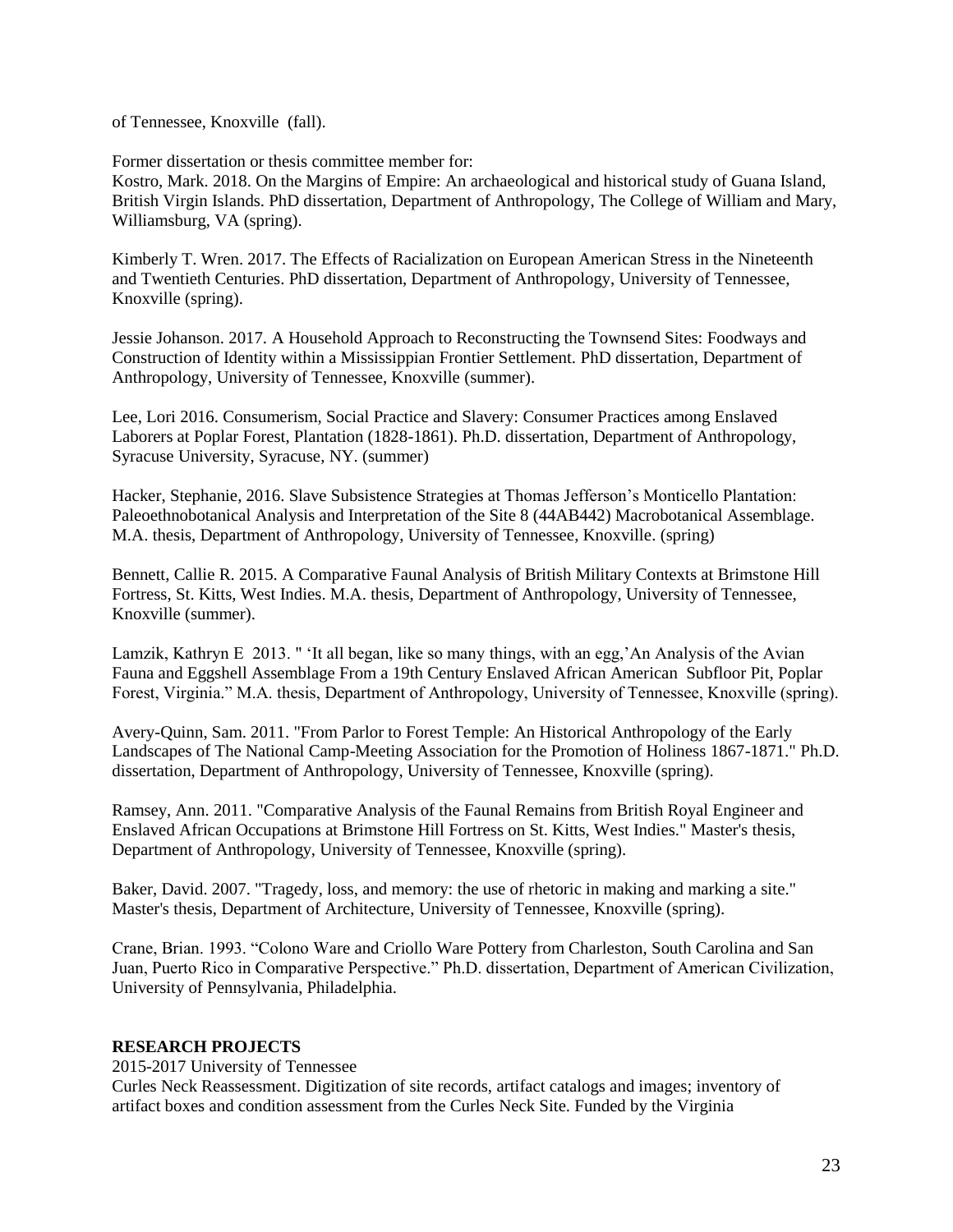Department of Historic Resources, Threatened Sites Fund.

2013-2015 Thomas Jefferson Foundation

DAACS Research Consortium

Partner. UTK is one of six leading graduate programs focusing on the archaeological study of early- modern Atlantic slaved societies, and this project, funded by the Andrew Mellon Foundation, aims to support collaborative, inter-site research among faculty and graduate student partners.

2013-2015 University of Tennessee

"Colonial Encounters: The Lower Potomac River at Contact 1500-1720AD." Project staff in NEH-sponsored grant to reassess collections relating to  $17<sup>th</sup>$  -and early 18<sup>th</sup>-century settlement of the Potomac River Valley. Recataloguing and analysis of Washington and Brook collections. (Dr. Julia King, St. Mary's College of MD, PI)

2011-present University of Tennessee Coan Hall Archaeological Project (44NB11). Historical and archaeological research into 17th- and early 18th-century settlement at Coan Hall, Northumberland County, Virginia.

2010-2015 University of Tennessee

"Engaging the Piedmont: Transitions in Virginia Slavery 1730-1790" (NEH-funded, "We the People" designated research project)

2008-2013 University of Tennessee and Virginia Department of Historic Resources Reassessment of Newman's Neck and Hallowes Site on Virginia's Northern Neck.

2008-2009 St. Kitts-Nevis Digital Archaeology Initiative

JISC/NEH Transatlantic Digitization Collaboration Grant (Jillian Galle, Thomas Jefferson Foundation, Roger Leech, Southampton University, and Robert Philpot, International Slavery Museum, Liverpool co-PIs).

2007-2012 University of Tennessee Wingos Quarter, Forest Virginia.

2007 University of Tennessee/Boston University Little Bay, Montserrat project.

2005-present "The Wayles Slave Communities."

# **CONSULTANCY**

| 2018             | Scholars Roundtable, Northern Neck National Heritage Area Feasibility Study      |
|------------------|----------------------------------------------------------------------------------|
| 2018-2019        | Advisor, DAACS, "Expanding the DAACS Research Consortium."                       |
| 2017             | Advisor, Interpreting Slavery at Oatlands Plantation.                            |
| 2014-2016        | Advisory Committee Member, Exhibition on the Enslaved Community at Mount Vernon. |
| 2008-2013        | Archaeological Advisor, Marble Springs, the home of Governor John Sevier.        |
| $2007$ - present | Landscape Advisory panelist, Thomas Jefferson's Poplar Forest.                   |
| 2007-2008        | Consultant, Slave Housing in Virginia (NEH-sponsored project, Douglas Sanford    |
|                  | and Dennis Pogue, co-PIs).                                                       |
| 2006-2007        | Consultant, Thomas Jefferson's Poplar Forest.                                    |
| 2006-2007        | Content consultant, landscape web module, Thomas Jefferson's Poplar Forest.      |
| 2005-2007        | Content consultant. Project Archaeology web-based shelter unit on slave housing. |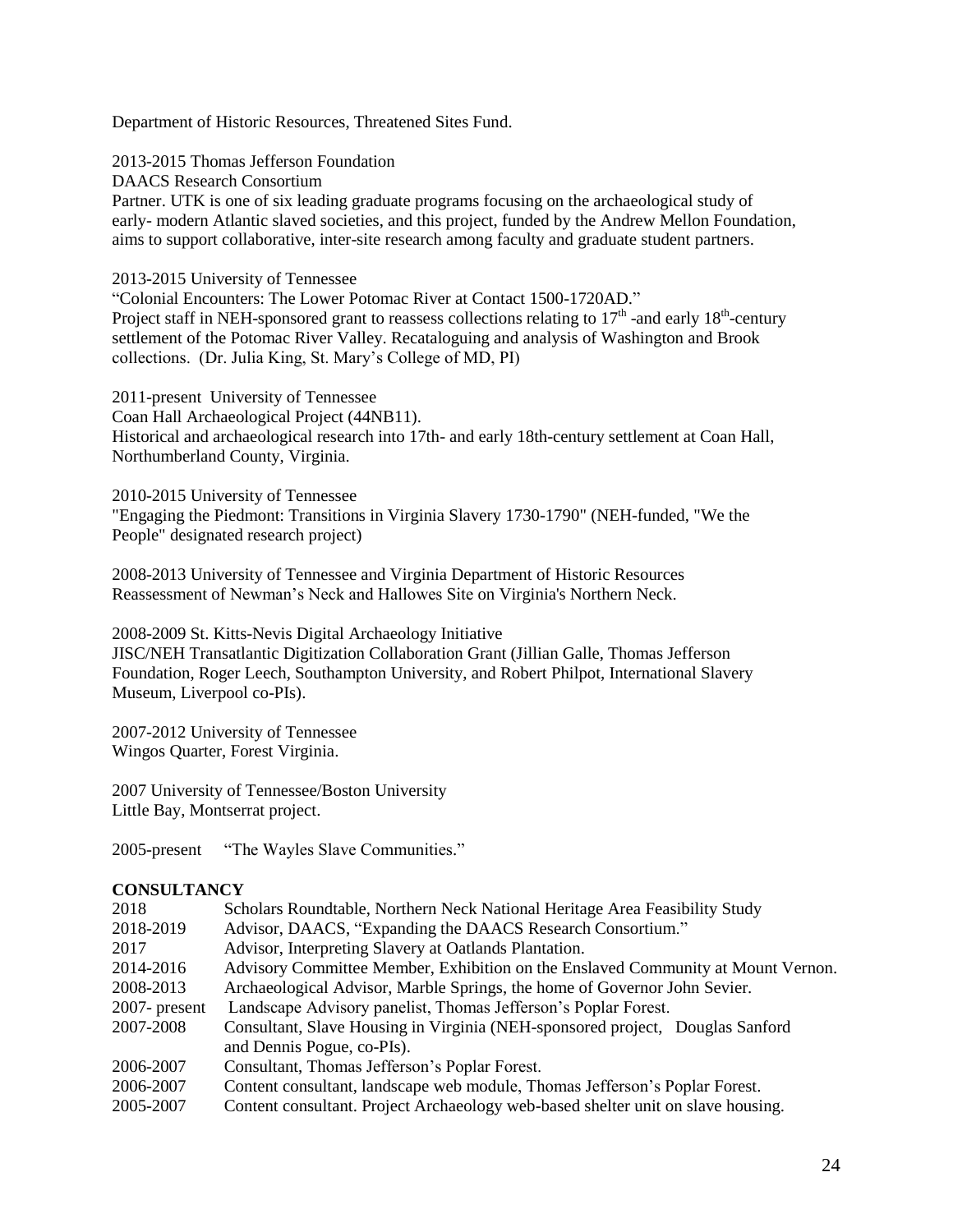| 2002-2006 | Archaeological Project Director, Historic Sandusky Foundation, Lynchburg, VA. |
|-----------|-------------------------------------------------------------------------------|
| 2001-2003 | Steering Committee member, Digital Archaeological Archive of Chesapeake       |
|           | Slavery (DAACS) (now Comparative Slavery).                                    |
| 1994-1995 | Archaeological Project Director, Point of Honor, Inc., Lynchburg, VA.         |

## **SERVICE TO PROFESSION**

#### **Professional Societies and Boards**

Archaeological Institute of America, Lynchburg Chapter vice president 1997-2006.

Archaeology Conservancy, Editorial Advisory Board 2006-2008.

Council for Northeast Historical Archaeology, Executive Board 1992-1995, regional newsletter editor 1996-2006.

Council of Virginia Archaeologists, Inc. President 2004-2006, Past President 2008-2010, Treasurer 1994- 2003, Executive Board 1994-2007, 2008-2010, Public Education Committee 1995-2007, Public Education Committee Chair 2002-2003, State Plan Committee, 2007.

Society for Historical Archaeology, Nominations Committee 2000, Membership Committee (chair), 2003-present; Budget Committee 2005; Board of Directors 2003-2005, Development Committee, 2005, silent auction coordinator 2006-2007, Editorial Advisory Committee, 2007- 2014, President-Elect, 2018-2020

Virginia Department of Historic Resources Virginia State Review Board, 2000-2006; African American Highway Markers committee, 2005; State Burial Regulations Review Committee (chair), 2005

### **Peer Review for Book Manuscripts**

University Press of Florida The University of Tennessee Press The University Press of Virginia

#### **Peer Review for Journals**

American Antiquity American Anthropologist Historical Archaeology International Journal of Historical Archaeology Journal of African Diaspora Archaeology and Heritage Journal of Field Archaeology Northeast Historical Archaeology Tree Ring Research

#### **Book Promotion**

for Left Coast Press (Anna Agbe Davies, *Tobacco, Pipes, and Race in Colonial Virginia: Little Tubes of Mighty Power,* 2014) for University of Florida Press (Kevin R. Fogle, James A. Nyman and Mary C. Beaudry, *Beyond the Walls, New Perspectives on the Archaeology of Historical Households,* 2015)

#### **Peer Review for Grant Proposals**

Archaeological Conservancy (2010) Leverhulme Trust (2014) National Endowment for the Humanities panelist, Historic Sites (2006)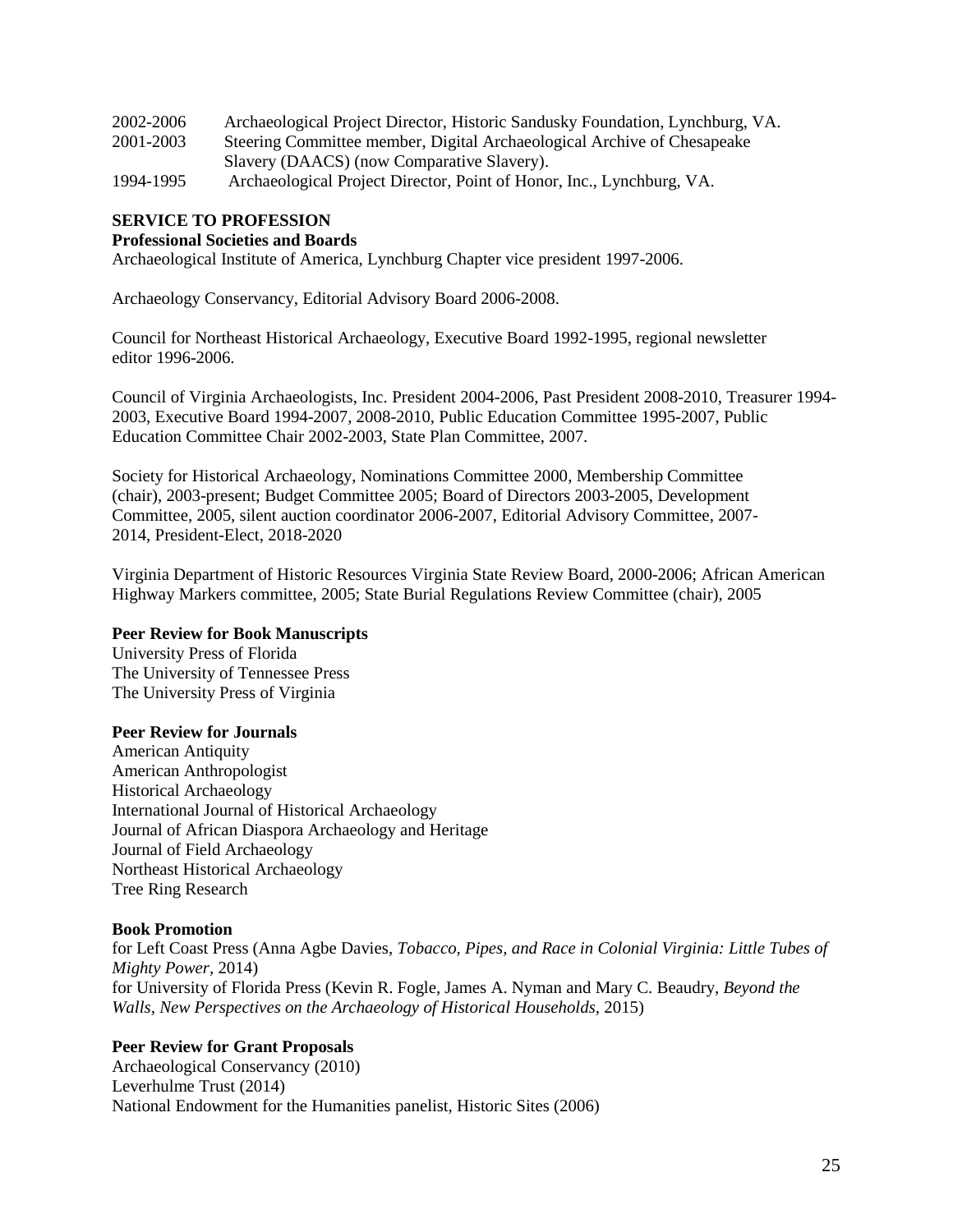National Endowment for the Humanities panelist, Collaborative Research, New World Archaeology (2012) National Geographic Society, Research, Conservation and Exploration Group (2009, 2013) National Science Foundation, INAA Grants (2010) National Science Foundation, Archaeological Research (2014, 2018) Wellcome Trust (UK) (2013)

# **DEPARTMENTAL/UNIVERSITY SERVICE**

## **Department**

Director of Graduate Studies (2014-2018) Member, Search Committee, Department Head (2016-2017) Manage move of historical archaeology collections to Strong Hall (2014-2017) Member, Ad-hoc Committee on undergraduate curriculum reform (2015-) Archaeology Search Committee, diversity advocate (2014) Chair, Anthropology Graduate Admissions Committee, (2011-2013) Member, Anthropology Ad hoc Committee on Strategic Planning (2011-2012) Member, Ad hoc Committee on Graduate Program Restructuring, (2009-2017) Member, Anthropology Graduate Admissions Committee, (2009-2011) Archaeology Curator Search Committee, (2008-2009) Cultural Anthropology Search Committee, (2006-2007) Library Representative, (2007-present) Archaeology Caucus, (2006-present)

## **College**

Members-in-Course committee, Phi Beta Kappa, (Spring 2014-present) Africana Advisory Board (Fall 2011-present) CAS Graduate Career Planning Task Force (Fall 2017-spring 2018) American Studies Steering Committee (Fall 2011-spring 2017)

# **University**

University of Tennessee Press Editorial Advisory Board member, **(**2008-2014) McClung Museum Curator Search Committee (Fall 2012-Spring 2013)

# **MEMBERSHIP IN SOCIETIES**

Archeological Society of Virginia (2000-present) Archaeological Institute of America (1997- present) Council for Northeast Historical Archaeology (1982-present) Council of Virginia Archaeologists, Inc. (1990-present) Society for Historical Archaeology (1982-present) Society for Post-Medieval Archaeology (2000s to 2017) Middle Atlantic Archaeological Conference (1990s-present) Society for American Archaeology (1990s-present) Southeastern Archaeological Conference (2016, 2018) Virginia Historical Society (1990s-present)

**LANGUAGES** Spanish